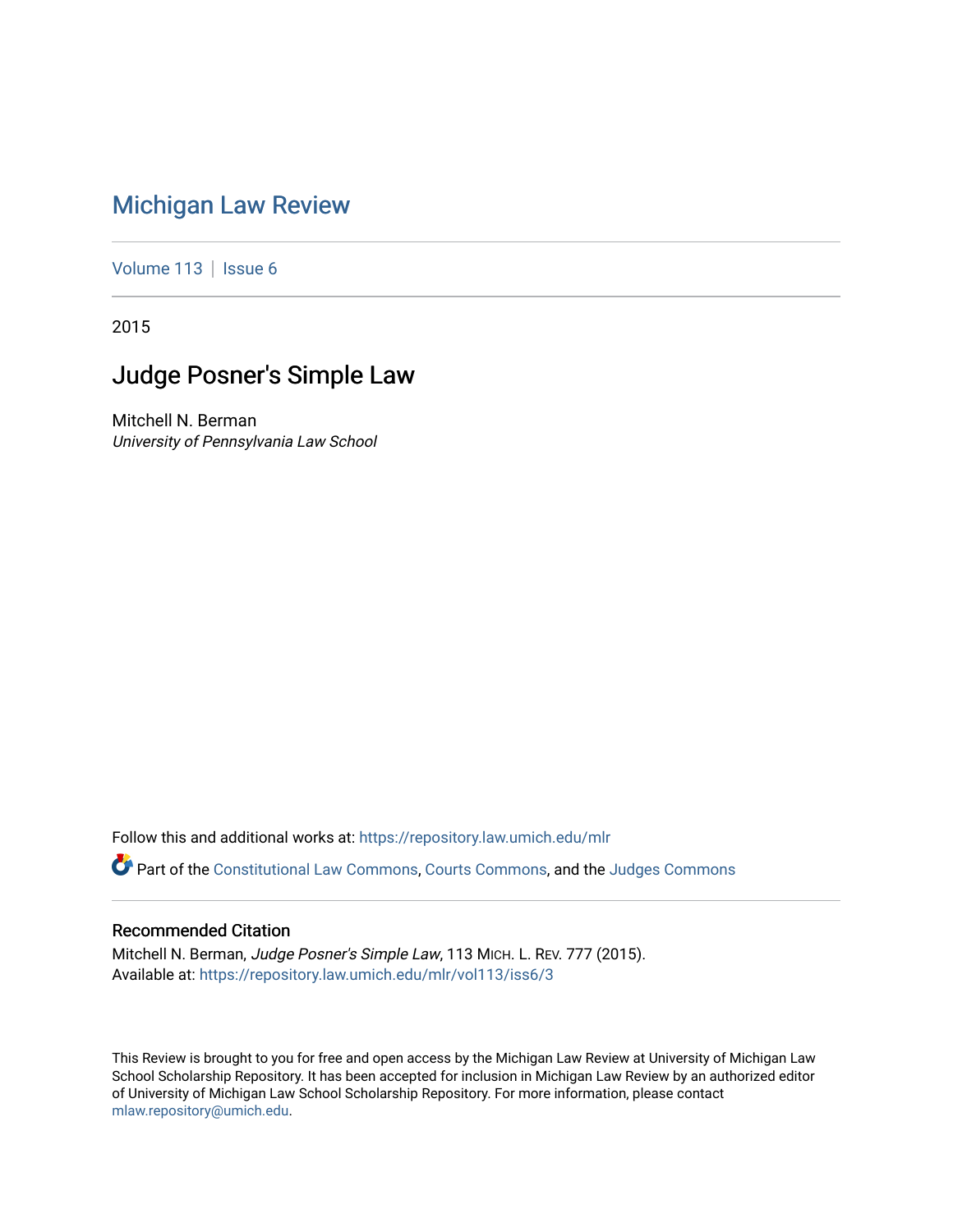# **JUDGE POSNER'S SIMPLE LAW**

### *Mitchell N. Berman\**

REFLECTIONS ON JUDGING. By *Richard A. Posner*. Cambridge and London: Harvard University Press. 2013. P. 366. \$29.95.

#### **INTRODUCTION**

The world is complex, Richard Posner<sup>1</sup> observes in his most recent book, *Reflections on Judging*. It follows that, for judges to achieve "sensible"2 resolutions of real-world disputes—by which Judge Posner means "in a way that can be explained in ordinary language and justified as consistent with the expectations of normal people" (p. 354)—they must be able to navigate the world's complexity successfully. To apply legal rules correctly and (where judicial lawmaking is called for) to formulate legal rules prudently, judges must understand the causal mechanisms and processes that undergird complex systems, and they must be able to draw sound factual inferences from multivocal or opaque data.

The problem that animates the book is that, thanks to some combination of disposition, training, and professional incentives, judges are often not adept at these tasks. Indeed, the situation is worse than that. The legal system generates its own complexity (what Posner terms "internal" complexity) precisely to enable judges "to avoid rather than meet and overcome the challenge of complexity" that the world serves up (or "external" complexity, in Posner's terms) (p. 14). His "reflections" concern mostly how this occurs and how it can be corrected.

If Posner's choice of noun in the title suggests that the explorations contained in the book will be more casual than systematic and that the analyses more gestural than fully developed, such impressions prove apt. Consisting mostly of revised versions of previously published articles and essays, the book is a somewhat meandering "study of the judicial process mixed with personal recollections, references to a number of [Judge Posner's] own judicial opinions, and recommendations to judges and judicial administrators," as well as to lawyers and members of the legal academy (pp. 11–12). Posner's critical scrutiny ranges widely, latching onto such disparate targets as the *Bluebook* (pp. 96–104); bloated judicial staffs (pp. 40–50); legal jargon

Leon Meltzer Professor of Law, University of Pennsylvania Law School. I am grateful to Mariah Ford for very helpful research assistance, to Kevin Toh for incisive comments on a previous draft, and to Bryan Garner for generously offering corrections, notwithstanding his disagreement with several of my conclusions.

<sup>1.</sup> Judge, U.S. Court of Appeals for the Seventh Circuit; Senior Lecturer in Law, University of Chicago Law School.

<sup>2.</sup> *E.g.*, pp. 6, 111, 131.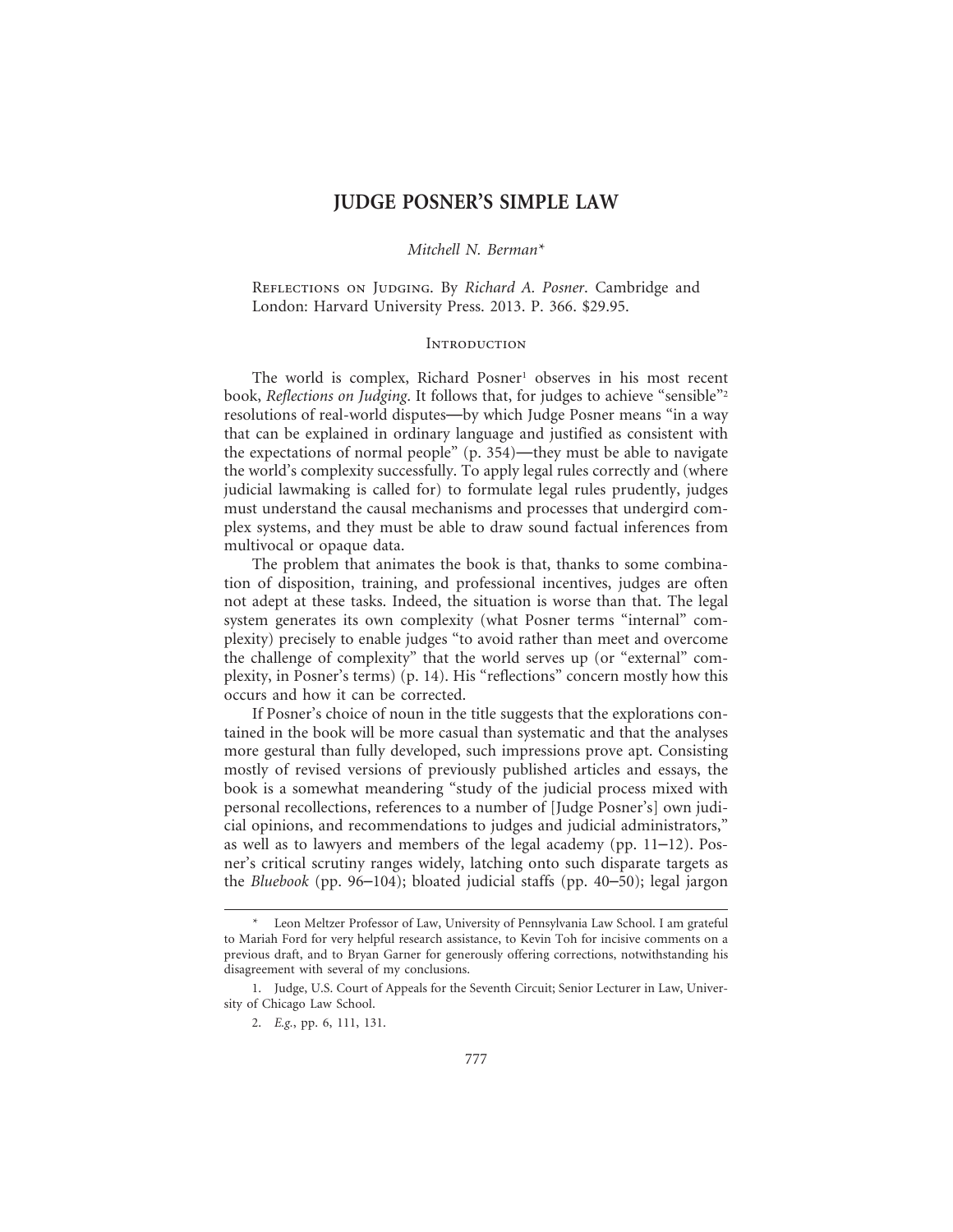(pp. 111–12) and the delegation of opinion-writing to clerks (pp. 127–28); bad, stilted advocacy (pp. 269–76); unreasoned norms against the use of illustrations, maps, and photographs in judicial opinions (pp. 143–48); overly circumscribed rules against judicial research into facts (pp. 138–43); and much else.

But the principal culprit, in this book as in many of Posner's previous writings, is legal formalism and, in particular, the textualist and originalist approaches to statutory and constitutional interpretation prominently associated with Justice Antonin Scalia. In 2012, Posner wrote a scathing review in the *New Republic*<sup>3</sup> of Justice Scalia's just-published book, coauthored with legal lexicographer Bryan Garner, *Reading Law: The Interpretation of Legal Texts*. 4 Posner's review generated substantial attention and provoked heated responses by *Reading Law'*s defenders, including Garner himself,<sup>5</sup> which prompted a brief reply from Posner.6 A substantially expanded version of that review constitutes the longest chapter of *Reflections*, and Posner's attack on Scalia's views serves as a focal point and organizing device throughout the book.7 Accordingly, the main body of this Review will focus on the debate between Posner and Scalia. And that debate, I will argue, illustrates—in ways not yet appreciated by either jurist—what is most fundamentally in dispute between their competing approaches to constitutional interpretation.

The arguments that follow will reveal a double irony. First, Posner's criticisms of Scalia and Garner are less forceful than he believes (although more forceful than Scalia and Garner's defenders acknowledge) precisely because Posner fails to appreciate the irreducible complexity of law. The world, Posner rightly insists, is complex. Yet the central thrust of his argument is that law is excepted from this general truth. Law's complexity, in Posner's eyes, is only contingent. Legal elites—judges most particularly—create complexity for corrupt or self-serving reasons. Law, Posner maintains, can be simple if stripped of this gratuitous and contrived complexity. I believe this is mistaken. More importantly, it is a mistake that lies at the heart of originalism's appeal.

Contemporary originalism's center of gravity is not, contrary to the common rhetoric, fundamentally a position about the activity denominated

<sup>3.</sup> Richard A. Posner, *The Spirit Killeth, but the Letter Giveth Life*, New Republic, Sept. 13, 2012, at 18, *available at* http://www.newrepublic.com/article/magazine/books-and-arts/ 106441/scalia-garner-reading-the-law-textual-originalism.

<sup>4.</sup> Antonin Scalia & Bryan A. Garner, Reading Law: The Interpretation of Le-GAL TEXTS (2012).

<sup>5.</sup> *E.g.*, Bryan A. Garner, *Response to Richard A. Posner*, Law Prose (Sept. 5, 2012), http://www.lawprose.org/blog/?p=570 ("[Posner] instead smears [*Reading Law*] with accusations of sloppy research and poor case explanations. . . . Judge Posner's critiques repeatedly miss the mark.").

<sup>6.</sup> Bryan A. Garner & Richard A. Posner, *How Nuanced Is Justice Scalia's Judicial Philosophy? An Exchange*, New Republic (Sept. 10, 2012), http://www.newrepublic.com/article/ politics/107001/how-nuanced-justice-scalias-judicial-philosophy-exchange.

<sup>7.</sup> *E.g.*, pp. 2, 14.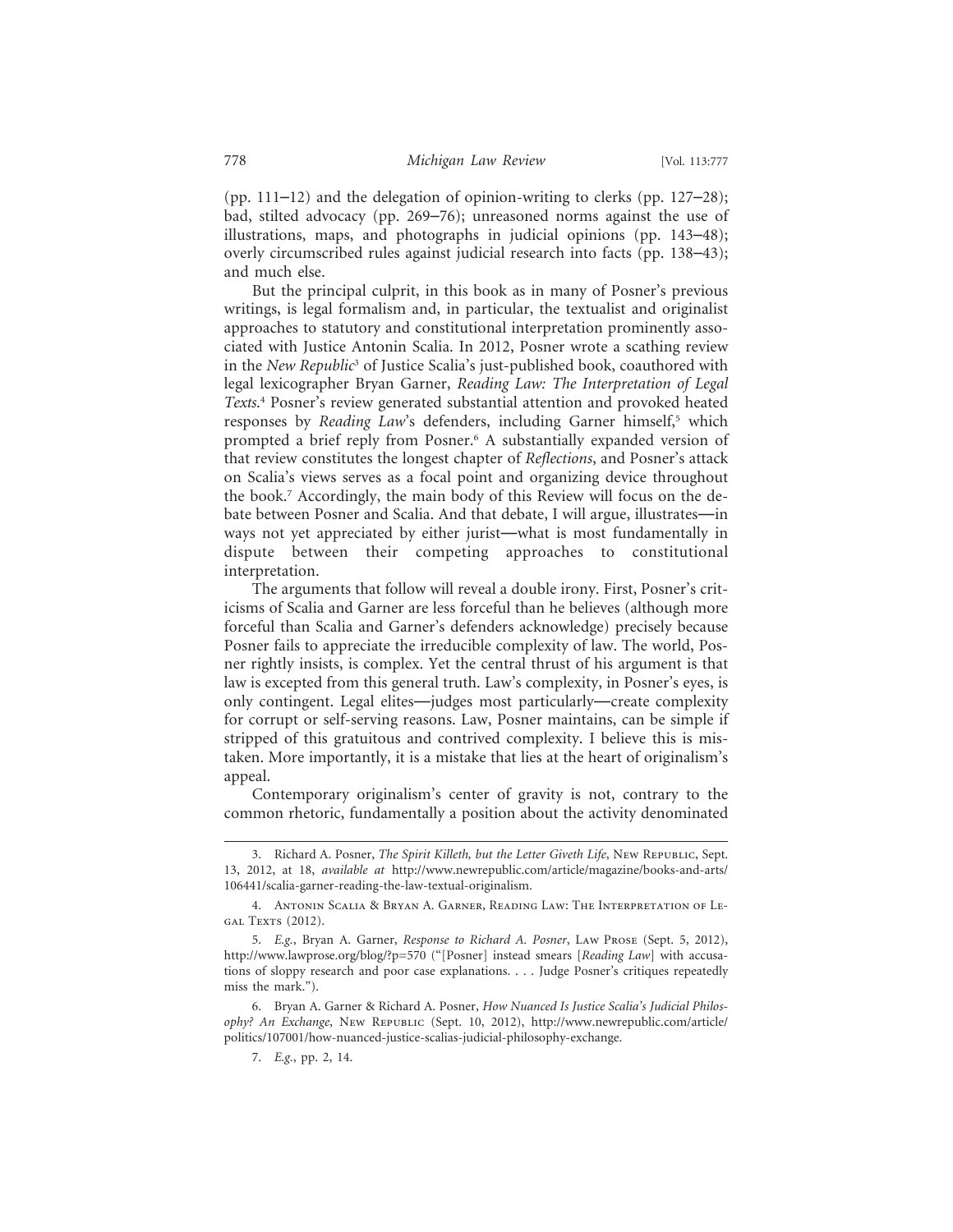"interpretation." It is fundamentally a claim about the content of law. Contemporary originalists by and large believe that what the law is—what our legal powers, duties, and rights are—is fully determined by semantic qualities of promulgated texts.8 What those texts *say* is, for that reason, what the law *is*. As Steven Calabresi, a former clerk for Justice Scalia and a cofounder of the Federalist Society, puts it in an article coauthored with Saikrishna Prakash, a former clerk for Justice Thomas: "Originalists do not give priority to the plain dictionary meaning of the Constitution's text because they like grammar more than history. They give priority to it because they believe that it and it alone is law."9 That is the now-orthodox originalist contention: our supreme law is just the communicative content of the constitutional text.10 It is a breathtakingly simple picture of law. And while, admittedly, originalism might not depend on such a simple account of the determinants or constituents of law, nonoriginalism probably does depend on its denial. In short, the canard that law is simple is vastly more congenial to modern originalism than it is to whatever nonoriginalist picture of law Posner might have in mind, even if inchoately.

That is the first irony. Here is the second. If the standard originalist conception of law is mistaken, the community of scholars and legal practitioners is far from having settled on the correct, more complex, account. To be sure, some thoughtful scholars and lawyers believe that H.L.A. Hart (as standardly interpreted) got it right,<sup>11</sup> others cast their lots with Ronald Dworkin,<sup>12</sup> and a few are actively developing and defending accounts of their own.13 But many others, especially among jurisprudentially sophisticated nonoriginalists, believe that law has yet to surrender its secrets. Perhaps we will never adequately understand how law works—how the normative entities that are legal powers, duties, rights, and permissions correspond to or are produced by such facts in the world as the enactment of legal texts, the issuance of judicial opinions, and the behaviors and dispositions of legal actors. But if we are to gain a richer and more accurate understanding of law than orthodox originalism offers, it will be, almost certainly, thanks to advances in legal theory. Yet Posner, here as elsewhere, is openly disdainful of

<sup>8.</sup> Steven G. Calabresi & Saikrishna B. Prakash, *The President's Power to Execute the Laws*, 104 Yale L.J. 541, 551–53 (1994).

<sup>9.</sup> *Id.* at 552.

<sup>10.</sup> At least putting aside the impact of constitutional decisions by the judiciary. How the proposition in the text would have to be qualified to accommodate judicial precedents is famously controversial among originalists.

<sup>11.</sup> *E.g.*, Richard H. Fallon, Jr., *Constitutional Precedent Viewed Through the Lens of Hartian Positivist Jurisprudence*, 86 N.C. L. Rev. 1107 (2008).

<sup>12.</sup> *E.g.*, James E. Fleming, *Living Originalism and Living Constitutionalism as Moral Readings of the American Constitution*, 92 B.U. L. Rev. 1171 (2012).

<sup>13.</sup> E.g., Scott J. SHAPIRO, LEGALITY (2011) (conceiving of law as social planning); Mark Greenberg, *The Moral Impact Theory of Law*, 123 Yale L.J. 1288 (2014) (maintaining that law is the moral impact of the relevant actions of legal institutions).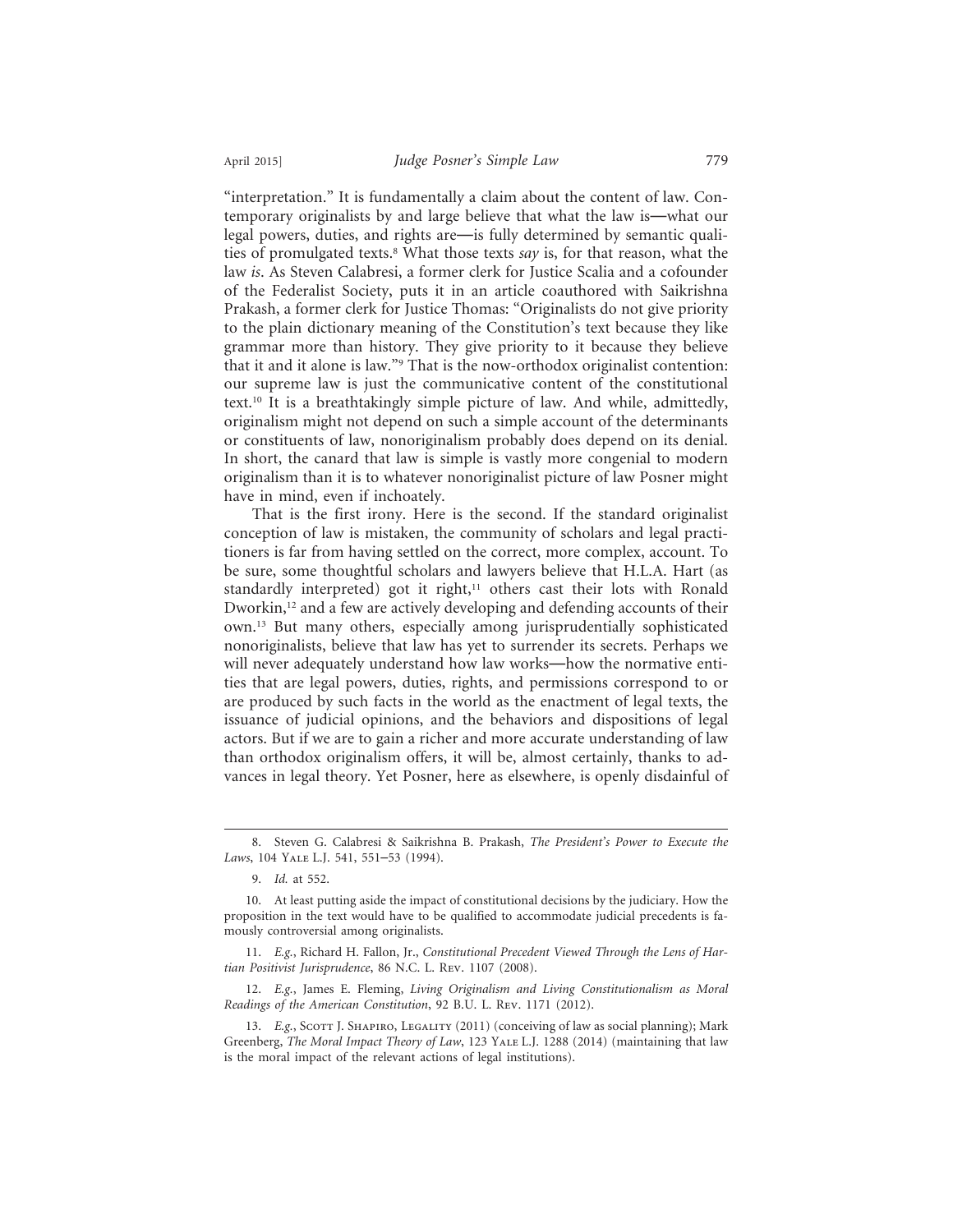legal and constitutional theory—not only of its current practitioners but of the field itself.14

That is unfortunate. *Reflections on Judging* is an interesting and often engaging book, but Posner's arguments against textualism and originalism fall some considerable distance short of his stated ambitions. Whether originalism provides the correct account of legal content is a theoretical question. And what is the correct account if not originalism? That too is a theoretical matter. Posner's enterprise depends, in ways he has not yet recognized, on answers to these and similar questions. He should not be so dismissive of the field that aims to supply them.

Part I of this Review offers a thumbnail summary of Posner's exploration of complexity and the law. Part II introduces and evaluates his broadside against Scalia (alone and with Garner). Part III examines what Posner's criticisms of Scalia have to do with his stated topic—complexity and the law—and concludes that the relationship is far from straightforward. Part IV offers an account of what is really at stake in Posner's dispute with Scalia.

## I. Of Complexity, External and Internal

What is complexity? "A question is complex," in Posner's terms, "when it is difficult by virtue of involving complicated interconnections or interactions—in other words when it is a question about a system rather than a monad" (pp. 54–55). A system that generates complexity can be, for example, economic, political, ecological, or technological. "Indeed, it can be almost anything—a business firm, a college, the cells of a living body, the combination of subatomic particles that form an atom, the solar system" (p. 4). Questions involving such systems "are ones that specialists understand and often can solve but that generalists have difficulty understanding" (p. 55).

The illustrations just provided "are examples of complexity that are external to the legal system, that are part of the environment that generates cases" (p. 4). And what about law itself? In addition to being a mechanism that interacts with and operates on complex systems,<sup>15</sup> is it a complex system in its own right?

To ask this question, I should think, is to answer it. Modern legal systems, such as those found in the contemporary United States, strike me as staggeringly complex. To start, the United States embraces not a single integrated legal system but one national legal system above and beside fifty state legal systems, with countless points of interpenetration, all hedged by international legal instruments of controversial status. The national legal system alone consists of a very large number of distinct institutions and roles that

<sup>14.</sup> *E.g.*, pp. 166, 220, 234; Richard A. Posner, *Against Constitutional Theory*, 73 N.Y.U. L. Rev. 1 (1998).

<sup>15. &</sup>quot;Complex system" is redundant if, as Posner suggests, it is part of the nature of a system—any system—to be complex. But complexity is a scalar, not a binary, quality. So "complex systems" are those systems that involve meaningfully greater complexity than whatever minimal degree of complexity is baked into systematicity.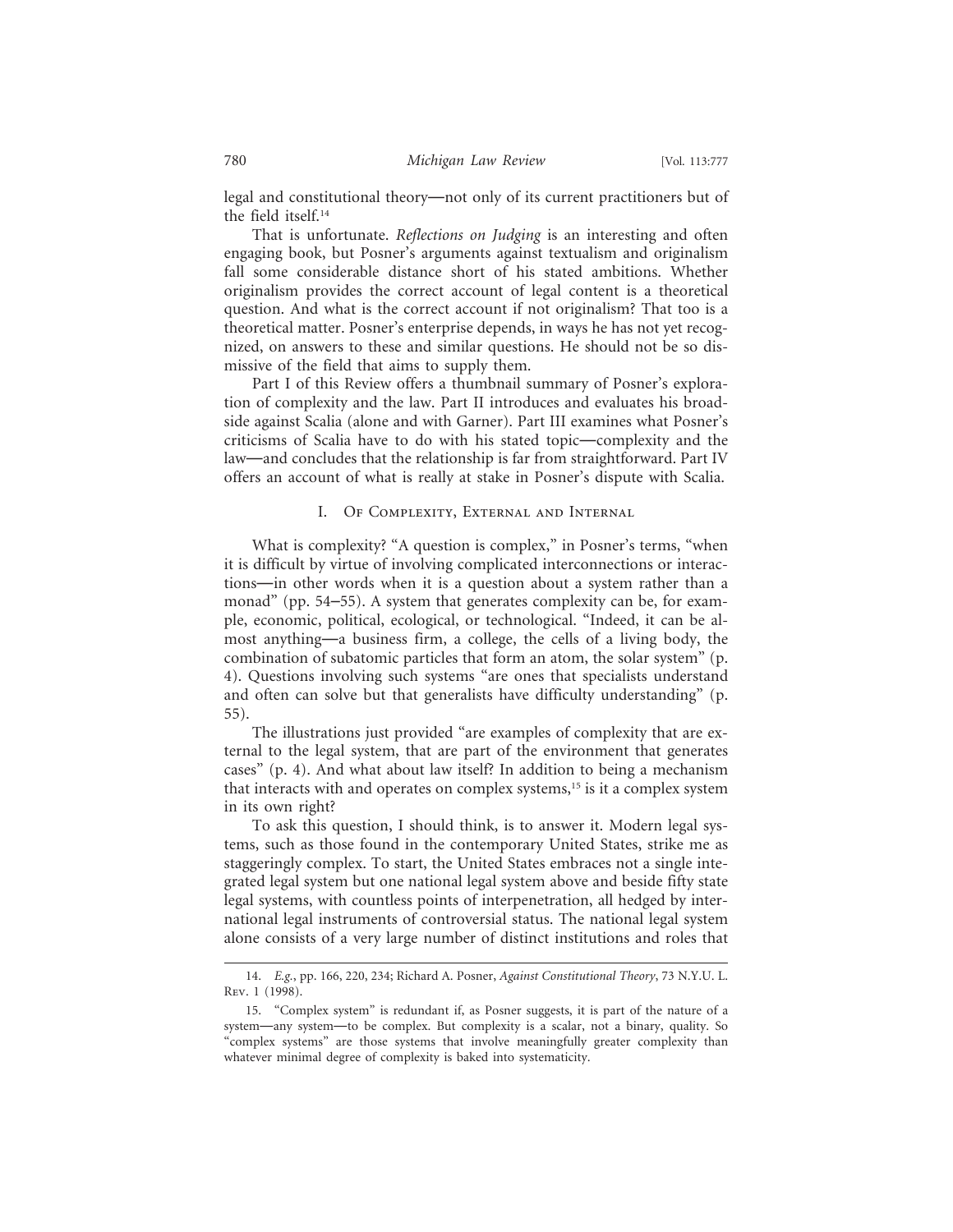encompass an immense number of individuals: a multitiered judiciary composed of district courts, two levels of appellate courts, specialized courts and magistrates, legislative bodies and committees, police, prosecutors, executive officers, the practicing bar, and legal scholars, among others. The sources of law are diverse: one old, hard-to-amend Constitution; countless statutes and treatises; administrative regulations, highly integrated codes, and executive orders; common law that stands on its own bottom and judicial opinions that gloss other legal texts; and so on. And these sources form more-or-less distinct and coherent bodies or fields of law—for example, contract, tort, and environmental law—that are understood to have some measure of internal coherence without being discretely sealed off, one from another. And all this is just a partial catalogue of uncontroversial surface features. Entirely appropriately, then, Posner acknowledges that "the law itself is a complex system, and also a system of such systems" (p. 57).

But—and here is the striking point to which I will return in Part IV whereas other systems are irreducibly or inescapably complex, or complex by their very nature, the complexity of law, in Posner's telling, is contrived and avoidable.16 "Abetted by lawyers, law professors, law clerks, and legislators, judges 'complexify' the legal process needlessly—and do so in part to avoid the struggle to understand the complex real-world environment that generates much of the business of a modern court" (p. 4). Thus, for example, the "formalist wants to use a complex style of legal analysis . . . to resolve cases without having to understand factual complexities" (p. 4). In contrast, "[t]he realist thinks that law is or can be made simple but that the subject matter of many legal cases is irreducibly complex" (p. 4). Posner is a realist (p. 1). His ambition is to show how law can be made simple or, better, how the excrescences that have attached to law can be pared away, allowing its intrinsic simplicity to emerge.

A full enumeration of Posner's complaints and recommendations would be tedious. Here is a sampling. Supreme Court justices employ too many law clerks (pp. 51–52), and, along with other appellate judges, they use their clerks poorly (pp. 46, 240–42). Law clerks should not write bench memos or draft opinions but should instead edit and critique drafts written by the judge (pp. 241–42). Judicial opinions are poorly written, verbose, and laden with jargon (pp. 236–37). Hypertrophy of the *Bluebook* and obsessive adherence to it by judges and practitioners wastes time and gives legal documents a patina of carefulness and comprehensiveness that can lead naïve readers, and their authors, to overlook more substantive deficiencies (pp. 96–97). Judges should do more independent research into "background facts," and,

<sup>16.</sup> An appendix to the book's introductory chapter labeled "External Versus Internal Complexity in Federal Adjudication" makes vivid the difference. Pp. 14–17. It lists forty-five "Sources of Complexity That Are External to the Judicial System"—such intrinsically complicated phenomena as economics, jury psychology, mental illness, and national security. In contrast, under the heading "Sources of Complexity That Are Internal to the Federal Judicial System," Posner lists only six items, and every one is a vice that he believes can and should be eliminated, from "Delegation of Opinion Drafting to Law Clerks," pp. 99–100, to "Obsession with Citation Form," pp. 240–41.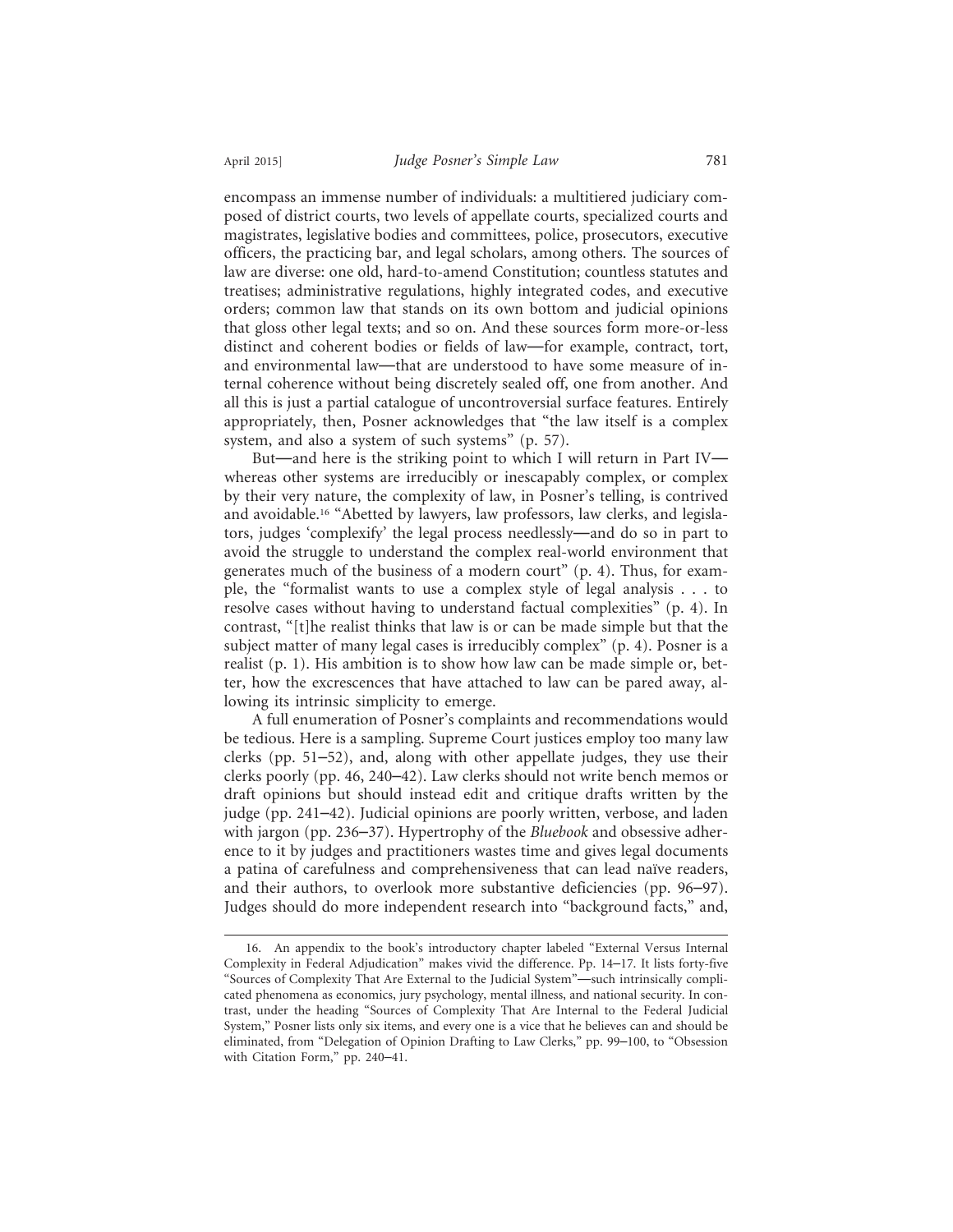to make the bases for their rulings more transparent to readers, they should include more maps and photos in their opinions (pp. 137, 143). Continuing judicial education should be improved, with an emphasis on educating judges (who generally lack technical sophistication) about the world, not about developments in law (pp. 335–37). The law school curriculum should be revised to include more required courses in accounting, statistics, and other technical fields (p. 347).

Some of Posner's diagnoses and prescriptions strike me as sound and helpful. I agree that "bluebooking" has turned into a fetish, even if I'm less persuaded than he is that it's a particularly harmful one. I too like photos, and I share Posner's preference for a more informal tone in judicial opinions. "Part of being realistic is to be practical and candid, and part of sounding realistic is to be informal . . . ." (p. 257). But other recommendations are more dubious. For one example, Frederick Schauer argues that Posner's cavalier attitude toward the distinction between legislative and adjudicative facts leads him to make factual findings that, for reasons of both process and accuracy, should have been subject to adversarial argumentation.<sup>17</sup>

## II. Posner v. Scalia—Take I: The Particulars

All of that is appetizer. Posner's principal target is the "arch formalist" Justice Scalia, particularly as embodied in his coauthored book, *Reading Law* (p. 115). Posner's criticisms are fierce, and they have provoked equally blistering rebuttals from Scalia's defenders.18 This Part offers a preliminary examination of the debate. Section II.A provides a nutshell summary of *Reading Law*. Section II.B presents Posner's criticisms. Section II.C then evaluates those criticisms, paying particular attention to the defenses that Garner and his allies advance. This Part concludes, in short, and perhaps not surprisingly, that some of Posner's charges survive scrutiny and that others do not.

## A. *Reading Law*

The central thrust of *Reading Law* is well described in the book's preface. "Our legal system," Scalia and Garner write, has in recent generations lost "a generally agreed-on approach to the interpretation of legal texts."<sup>19</sup> For generations, indeed centuries, Anglo-American law has been governed by a "textualist" approach to the interpretation of authoritative legal texts one that instructs interpreters to "look for meaning in the governing text, ascribe to that text the meaning that it has borne from its inception, and reject judicial speculation about both the drafters' extratextually derived

<sup>17.</sup> Frederick Schauer, *The Decline of "The Record": A Comment on Posner*, 51 Duq. L. Rev. 51 (2013).

<sup>18.</sup> *See supra* note 5 and accompanying text.

<sup>19.</sup> Scalia & Garner, *supra* note 4, at xxvii.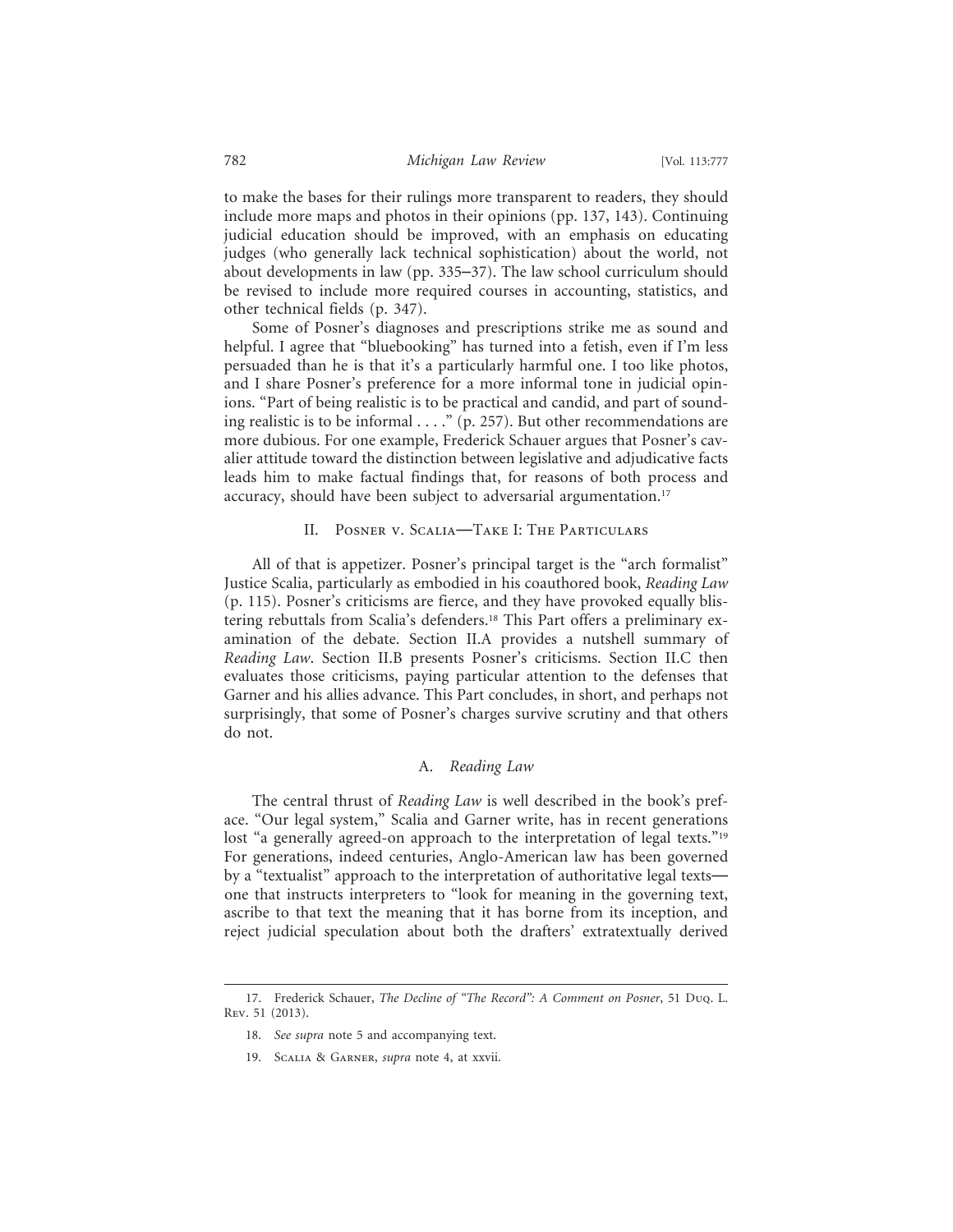purposes and the desirability of the fair reading's anticipated consequences."20 This method, Scalia and Garner contend, "is the soundest, most principled one that exists,"<sup>21</sup> and it should be restored. Its restoration "will curb—even reverse—the tendency of judges to imbue authoritative texts with their own policy preferences";<sup>22</sup> will "discourage legislative free-riding";23 will make legal dispositions more predictable; will promote equal treatment of litigants; and will strengthen our democratic processes.<sup>24</sup>

One obstacle to restoring textualism, presumably, is that many judges do not wish to be constrained by the text's objective and unchanging meaning; they like to make policy. Scalia and Garner offer no cure for that problem. A second obstacle is that even well-intentioned judges lack the knowledge and training that textualist interpretation requires. *Reading Law* aims to fill that gap.

Texts do not bear meaning naturally, but only by convention. You understand the meaning that this text conveys, if you do, because you are versed in the "conventions" that collectively constitute the English language, circa 2015. Similarly, you can play music from a score only if you know the conventions of the musical notation that the score employs. In like fashion, to grasp the meaning of a legal text requires that you possess knowledge, not only of the conventions of the natural language in which the text was written but also of the conventions, if any, particular to the legal system of which the text is a part. And in fact, Scalia and Garner observe, "Anglo-American law has always been rich in interpretive conventions," what the law frequently terms "canons."25 Unfortunately, they continue, "since the mid-20th century, there has been a breakdown in the transmission of this heritage to successive generations of lawyers and lawmakers—indeed, a positive disparagement of the conventions by teachers responsible for their transmission."26 As a promised corrective to this particular problem, *Reading Law* collects, catalogues, illustrates, and explicates fifty-seven canons and cognate "principles" that its authors contend have traditionally undergirded or populated our law—from "semantic" canons such as expressio unius and "contextual" canons such as the canon against surplusage, to canons applicable specifically to governmental prescriptions such as the presumption against retroactivity.27 If judges master and employ these canons correctly, "then over time the law will be more certain, and the rule of law will be more secure."28

- 20. *Id.* at xxvii–xxix.
- 21. *Id.* at xxvii.
- 22. *Id.* at xxviii.
- 23. *Id.*
- 24. *Id.* at xxvii.
- 25. *Id.*
- 26. *Id.* at xxvii–xxviii.
- 27. *See generally id.* at 53–339.
- 28. *Id.* at 414.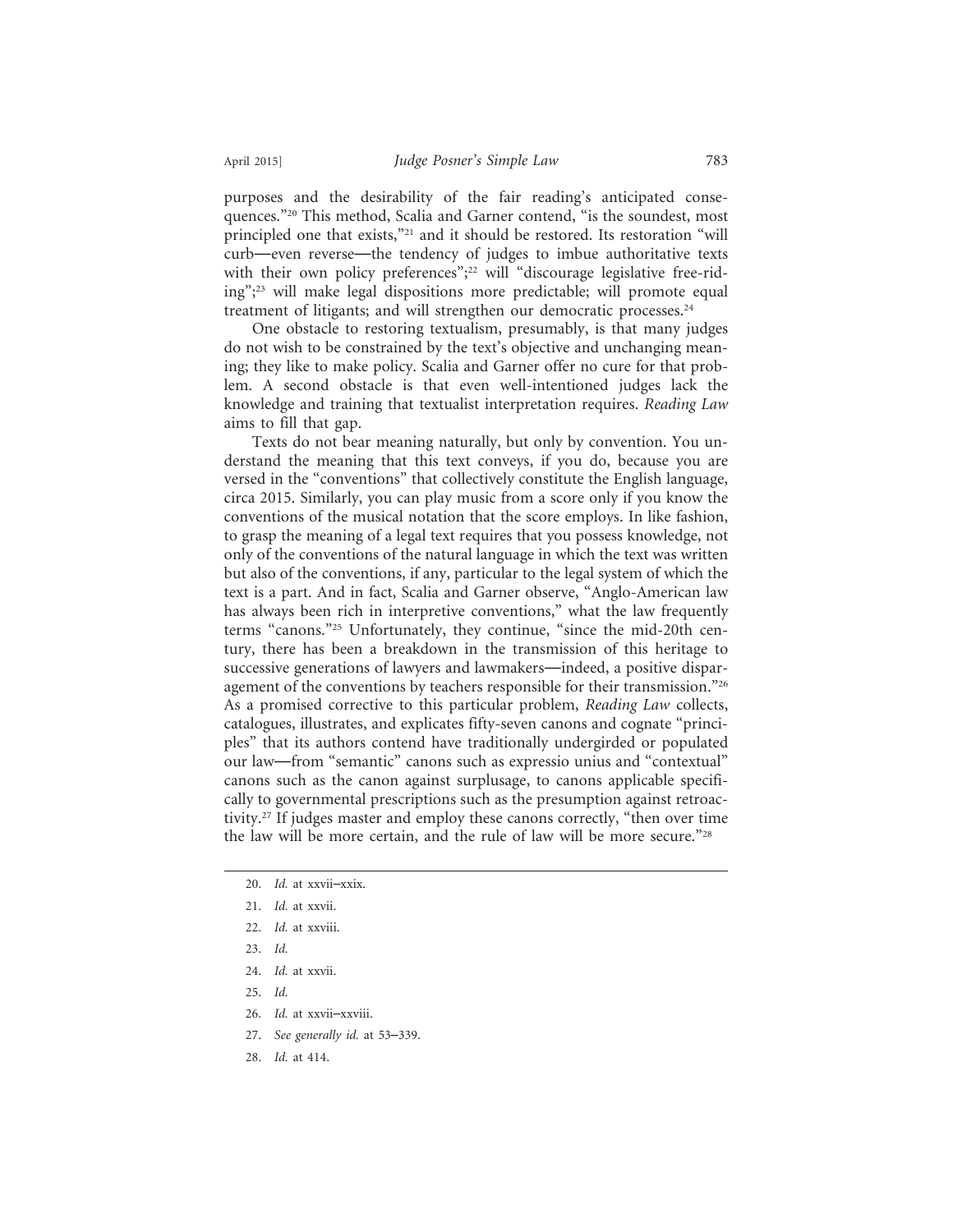## B. *Posner's Broadside*

Posner's attack on the arguments in *Reading Law* is blistering and multifaceted.

Most fundamentally, Posner ridicules the authors' promise that the canons can be applied in something approaching an objective fashion and therefore that their approach—what Posner terms "textual originalism" substitutes for a judge's pursuit of his own ideological commitments and policy preferences (p. 209). In part, Posner's reasons for disputing this picture are general. Echoing a routine complaint against originalism, Posner observes that "[j]udges are not competent historians," and "[e]ven real historiography is frequently indeterminate, as real historians acknowledge" (p. 185).

In additional and even greater part, however, Posner's grounds for rejecting *Reading Law*'s assurances regarding objectivity are ad hominem. Although he doesn't level the charge in precisely these terms, it is clear that Posner thinks Scalia is a liar. Scalia claims, Posner says accurately, "that his judicial votes are generated by an objective interpretive methodology (the only objective methodology, he claims) and that because it is objective, ideology, including his own fervent ideology, plays no role" (p. 182). Posner finds this claim risible. Deeming the Scalia-and-Garner version of originalism "mush" (p. 216), Posner offers several illustrations of Scalia's judicial performance to demonstrate that "[t]he canons don't discipline Justice Scalia's judicial votes, which appear to reflect his personal beliefs more than they do any politically neutral analytical system" (pp. 217–18).

The decision on which Posner expends by far the greatest energy is Scalia's majority opinion in *District of Columbia v. Heller*, which held that the Second Amendment<sup>29</sup> constitutionalizes a preexisting common law right to possess a handgun for self-defense.30 Posner's criticisms of the opinion are familiar, but he presses them with uncommon verve. Among Posner's complaints are that Scalia's treatment of the preamble (which plainly "implies that the Second Amendment is not about personal self-defense but about forbidding the federal government to disarm state militias") is unduly "dismissive[ ]" and "contrary to the favorable treatment of preambles" in *Reading Law* (p. 186); that "[t]here is an unrecognized tension between Justice Scalia's angry disdain for legislative history as an aid in interpreting statutes and his enthusiastic mining" of seventeenth- and eighteenth-century sources to unearth the "original meaning" of constitutional provisions (pp. 189–90); and that Scalia "jettisons originalism" opportunistically when assuring readers that a raft of sensible restrictions on gun ownership can stand (for example, prohibitions on firearm possession by felons and the mentally ill and across-the-board bans on especially dangerous guns) without making any "effort to root them in eighteenth-century thought" (p. 194). Perhaps most

<sup>29. &</sup>quot;A well regulated Militia, being necessary to the security of a free State, the right of the people to keep and bear Arms, shall not be infringed." U.S. Consr. amend. II.

<sup>30. 554</sup> U.S. 570, 571, 592 (2008).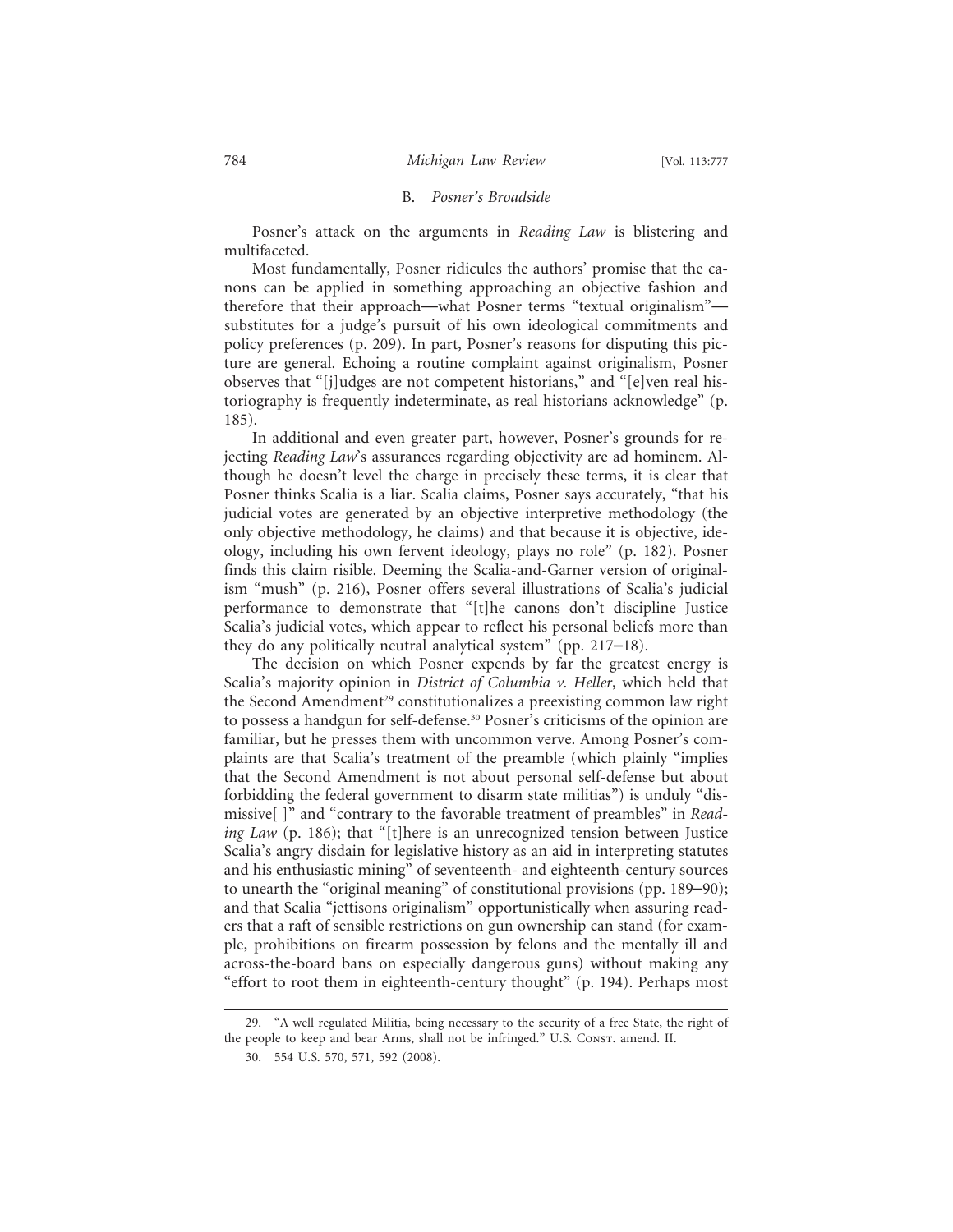significantly, Posner derides Scalia's purported demonstration of a preexisting British common law right of armed self-defense as "law office history" (p. 190; internal quotation marks omitted)—motivated, not disinterested. Noting that the strong weight of opinion expressed by professional historians runs against Scalia (pp. 187–88), Posner concludes that "[t]he range of historical references in the majority opinion is breathtaking, but it is not evidence of disinterested historical inquiry; it is evidence of the ability of well-staffed courts to produce snow jobs" (p. 191).

If Scalia's *Heller* opinion is inconsistent with his avowed originalism, so too, says Posner, is Scalia's embrace of *Brown v. Board of Education*. For generations, scholarly wisdom has held that *Brown* cannot be supported on originalist premises, whether the originalist touchstone is the framers' or ratifiers' intent or the original public meaning of the text. As Posner puts it, had the Fourteenth Amendment "been thought to forbid racial segregation of public schools it would not have been ratified. And 'separate but equal' is consistent at the textual originalist level with 'equal protection'" (p. 198). Yet aiming to make peace with *Brown*,

Scalia and Garner claim that "recent research persuasively establishes that this [that is, the ruling in *Brown* that separate but equal is not equal] was the original understanding of the post-Civil War Amendments." They cite for this proposition a single law review article and omit to mention a powerful criticism of the article by a leading legal historian, which the author of the article they cite is not, although he is a distinguished constitutional law professor and former federal judge.<sup>31</sup>

Furthermore, the analysis that Scalia and Garner credit "is based almost entirely on bills and floor debates in Congress" after ratification of the Fourteenth Amendment—a form of "post-enactment legislative history" that is wholly inconsistent with Scalia's stated commitments (p. 199).

Scalia and Garner's failure to cite that prominent legal historian (Michael Klarman) or to acknowledge that the weight of scholarly opinion lies against Michael McConnell (the author of the law review article on which they rely) is not an isolated oversight. Rather, "[o]mission to mention contrary evidence," Posner charges, is "Scalia and Garner's favorite rhetorical device. Repeatedly they cite cases (both state and federal) as exemplars either of textual originalism or of a disreputable rejection of it, while ignoring critical passages that show the judges neither ignoring text nor tethered to textual originalism" (p. 199).

For want of space, I will offer only two examples. The first case involved the question of whether tacos, burritos, and quesadillas are "sandwiches" for purposes of a lease between a shopping center and a restaurant. The lease forbade the shopping center from renting space to any other restaurant that

<sup>31.</sup> Pp. 198–99 (alteration in original) (footnotes omitted) (quoting Scalia & Garner, *supra* note 4, at 88). See Michael W. McConnell, *Originalism and the Desegregation Decisions*, 81 Va. L. Rev. 947, 950–52 (1995), for the argument that *Brown* can be supported on originalist premises. The criticism of McConnell appears in Michael J. Klarman, Brown*, Originalism, and Constitutional Theory: A Response to Professor McConnell*, 81 Va. L. Rev. 1881 (1995).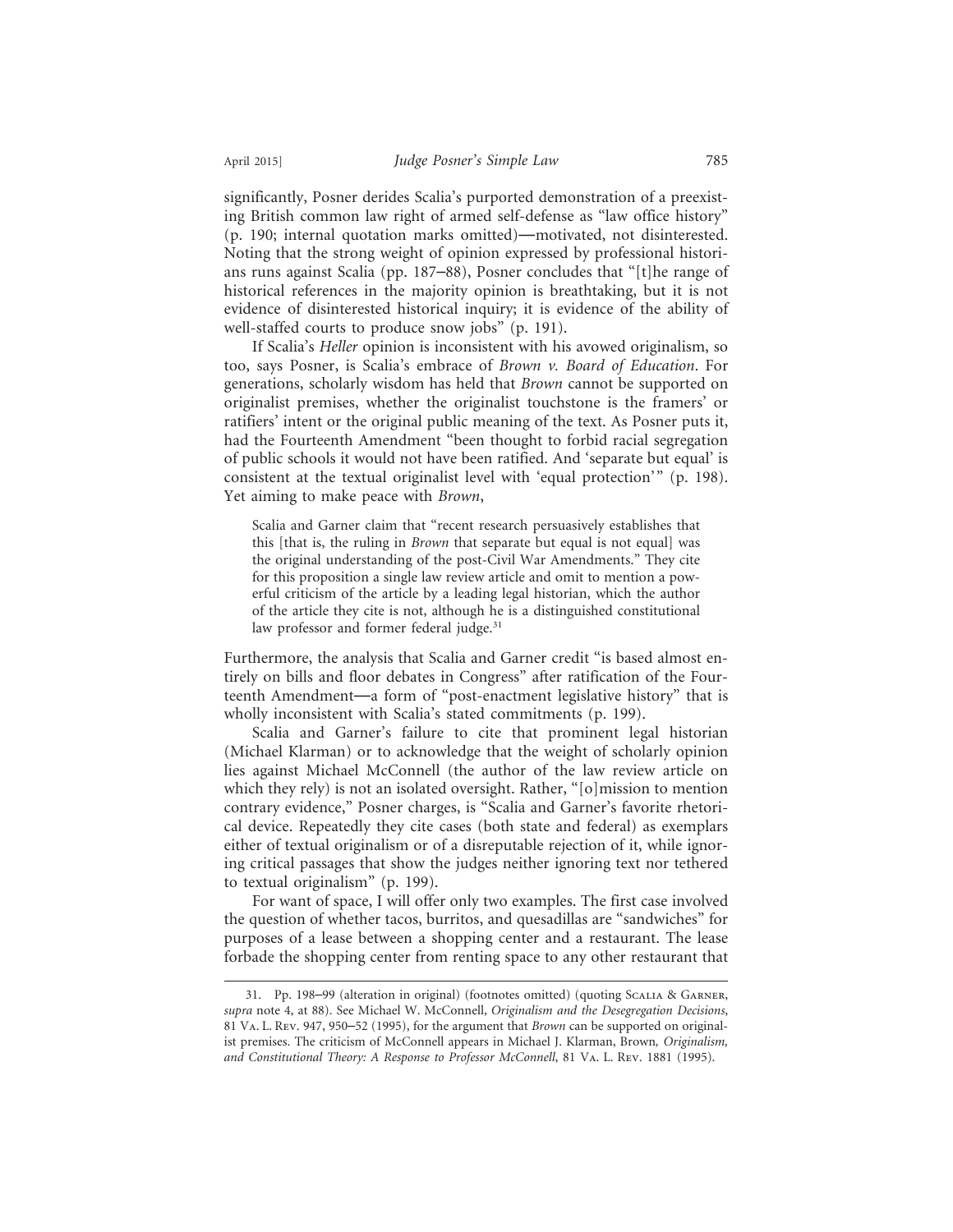would be expected to derive more than 10 percent of its income from the sale of "sandwiches."<sup>32</sup> Scalia and Garner describe the decision as follows:

*Sandwiches* not being a defined term in the lease, the court sensibly relied on a reputable dictionary, which defined a sandwich as "two thin pieces of bread, usually buttered, with a thin layer (as of meat, cheese, or savory mixture) spread between them." . . . The injunction was properly denied on grounds that no reasonable speaker of English would call a taco, a burrito, or a quesadilla a "sandwich."33

"Scalia and Garner stop there," says Posner, "as if that dictionary reference were the court's entire decision and therefore establishes the utility and propriety of judges' using dictionaries as a guide to the meaning of legal documents. But the court had not stopped with the dictionary; it had begun there" (pp. 199–200).

After quoting the dictionary, the court went on to observe that the plaintiff restaurant had drafted the exclusivity clause, that it had known, prior to executing the lease, that other restaurants in the vicinity sold Mexican food, and that it had offered no evidence that the parties intended for the clause to cover burritos and the like.<sup>34</sup> "These," Posner opines, "are more persuasive points than the dictionary's definition of 'sandwich'"—all the more so because "the court got the definition wrong" (p. 200):

A sandwich does not have to have two slices of bread; it can have more than two (a club sandwich), and it can have just one (an open-faced sandwich). The slices of bread do not have to be thin, and the layer between them does not have to be thin either. The slices do not have to be slices of bread: a hamburger is generally regarded as a sandwich, as is also a hot dog—and some people regard tacos and burritos as sandwiches, and a quesadilla is even more sandwich-like. (p. 200)

Posner's conclusion? "Dictionaries are mazes in which judges are soon lost. A dictionary-centered textualism is hopeless" (p. 200).

The second case, involving the application of an animal-cruelty law to cockfighting, was addressed by Scalia and Garner in just two sentences: "Courts have sometimes ignored plain meaning in astonishing ways. The Kansas Supreme Court, for example, perversely held that roosters are not 'animals,' so that cockfighting was not outlawed by a statute making it illegal to 'subject[] any animal to cruel mistreatment.'"35 Posner objects that the Kansas court actually acknowledged that "biologically speaking a fowl is an animal," (p. 201; internal quotation marks omitted) but gave several reasons for concluding that roosters are nonetheless not covered by the statute:

<sup>32.</sup> White City Shopping Ctr., LP v. PR Rests., LLC, No. 2006196313, 2006 WL 3292641 (Mass. Super. Ct. Oct. 31, 2006).

<sup>33.</sup> Scalia & Garner, *supra* note 4, at 55.

<sup>34.</sup> *White City*, 2006 WL 3292641, at \*3.

<sup>35.</sup> Scalia & Garner, *supra* note 4, at 72 (alteration in original) (citing State *ex rel.* Miller v. Claiborne, 505 P.2d 732, 733 (Kan. 1973)).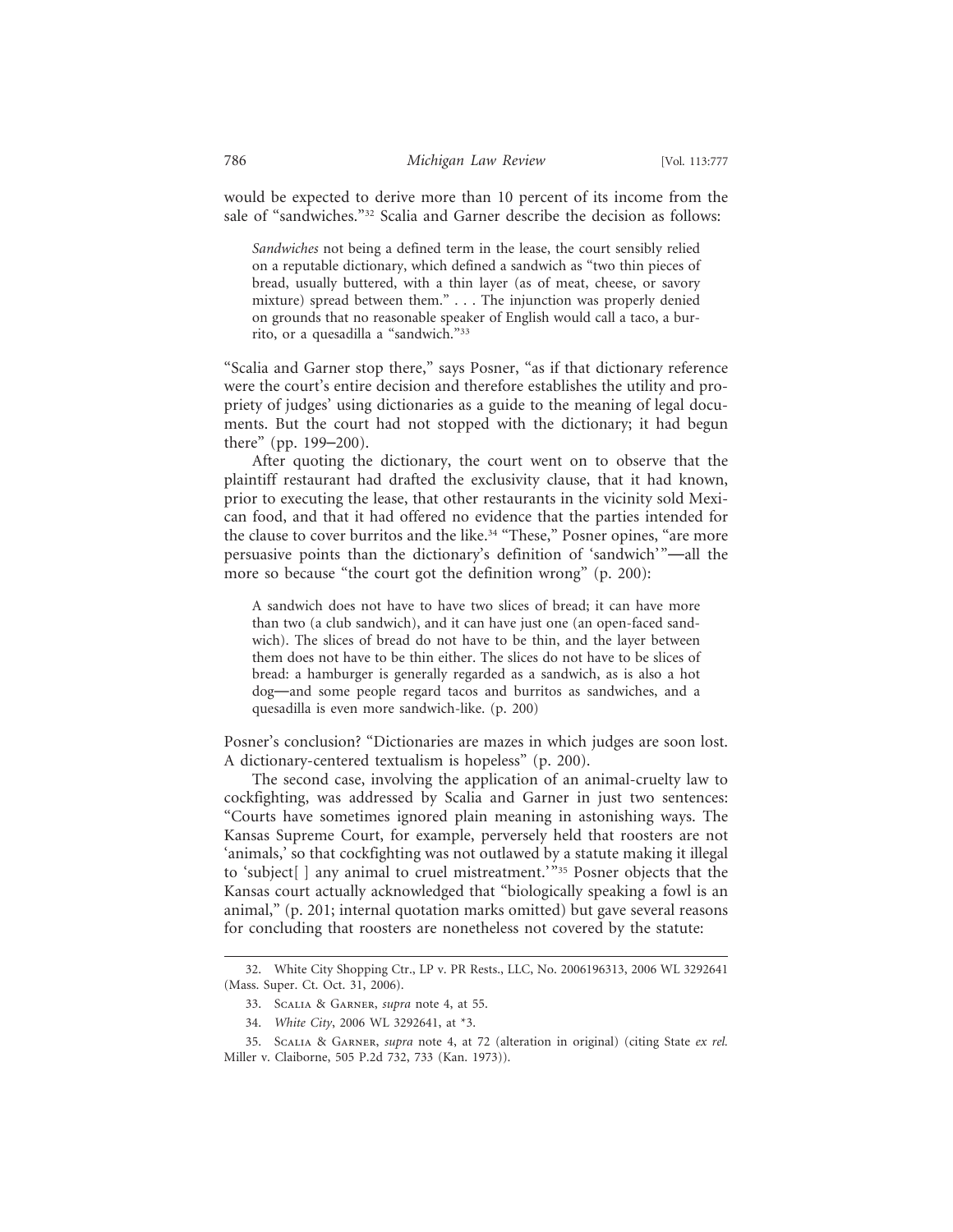The court's most cogent reason was that the Kansas legislature had passed a statute forbidding cockfighting on Sundays, implying that it was permissible the rest of the week, and had later repealed the statute, implying that cockfighting was again permissible on *any* day of the week—and in fact cockfighting was an open and notorious sport in Kansas (to the surprise and disgust of the judges). (p. 201)

The first lesson of these and other cases, for Posner, is that courts do not in fact rely only on the canons. And they couldn't even if they wanted to, for it is a "fallacy of textual originalism . . . that a *single* canon of construction can decide more than a tiny handful of cases; no single canon can decide most of the cases that Scalia and Garner discuss" (p. 208). Furthermore, even insofar as courts do or should rely on the canons, that provides only limited support for textual originalism, given that many of the canons that Scalia and Garner "approve of [such as the constitutional doubt canon] are not just nontextual but antitextual" (p. 209). This is why courts routinely turn to consideration of purposes and consequences, just as pragmatism counsels.

## C. *An Assessment*

Posner and Scalia are very likely today's two great heavyweights of judicial conservatism.36 But the Thrilla in Manila this exchange isn't, for neither book shows its judicial author at the top of his game. Given the vast number of complaints, large and small, that Posner voices, I cannot attempt a comprehensive appraisal. A partial scorecard will have to suffice.

## 1. Misses

To describe Posner's initial review as controversial would be an understatement. Edward Whelan, a former Scalia clerk and, as president of the Ethics and Public Policy Center, a prominent conservative legal commentator, authored a series of posts to the *National Review Online* where he excoriates Posner for "his contemptible smearing" of the book and derides the review as "laughably incompetent."37 Michael Rappaport, a leading originalist scholar and theorist, deems the review "a hatchet job—an attempt to attack the book, without balance, from every possible direction."38 But for

<sup>36.</sup> A decade or more ago, "indisputably" would have substituted for "very likely." But as conservativism has continued to plow aggressively rightward—and as Posner himself may well have moved some distance left—it can reasonably be questioned whether the ideological space he inhabits remains within contemporary American conservatism.

<sup>37.</sup> Ed Whelan, *Richard A. Posner's Badly Confused Attack on Scalia/Garner*—*Part 4*, Nat'L Rev. ONLINE (Sept. 6, 2012, 11:45 AM), http://www.nationalreview.com/bench-memos/ 316091/richard-posner-s-badly-confused-attack-scaliagarner-part-4-ed-whelan. The entire series is available at http://eppc.org/publications/richard-a-posnera%C2%80%C2%99s-badlyconfused-attack-on-scaliagarner/.

<sup>38.</sup> Mike Rappaport, *Posner on Scalia and Garner's Reading Law I: Textualism and Conservatism*, Library L. & Liberty (Sept. 1, 2012), http://www.libertylawsite.org/2012/09/01/ posner-on-scalia-and-garners-reading-law-i-textualism-and-conservatism/.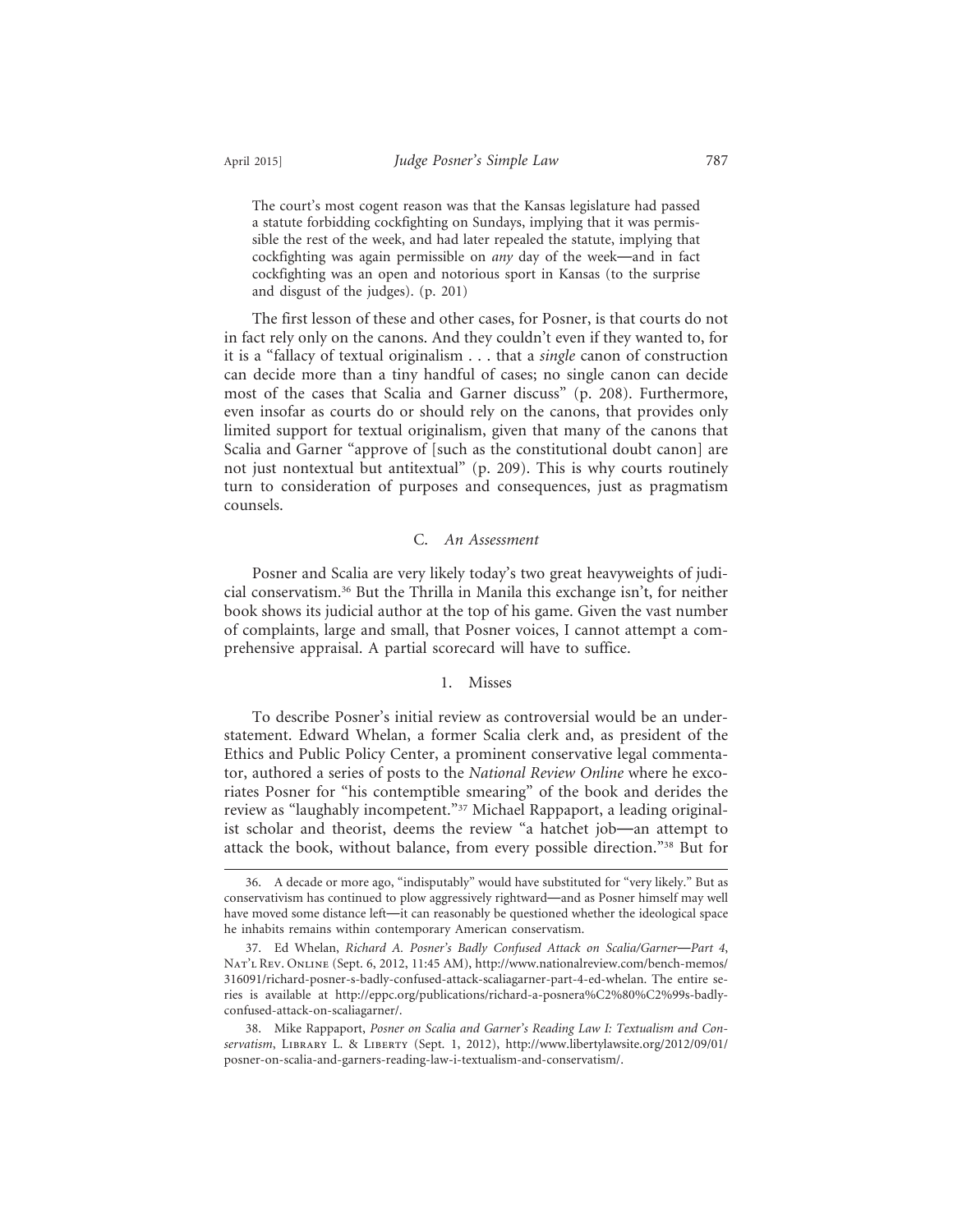all that the book's defenders found objectionable in Posner's review, his charge that Scalia and Garner misrepresented the cases they discuss provoked the most heated disagreement. Whelan calls this charge Posner's "most attention-grabbing claim"<sup>39</sup> and devotes more space endeavoring to repudiate it than to any other matter. Garner also focuses heavily on this aspect of Posner's review in an exchange with Posner on the *New Republic*'s website.40 And upon publication of the expanded review in *Reflections on Judging*, Garner commissioned a California attorney, Steven Hirsch, to evaluate Posner's charge of misrepresentation.<sup>41</sup> Hirsch, for his part, concluded that "in 8 of Posner's 12 examples, Posner's criticisms are unwarranted."42 Hirsch also declared himself "struck by the needlessly *ad hominem* nature of Posner's analysis."43

As I will explain shortly, I believe that the grades that Hirsch gives Posner are too low.44 Nonetheless, I do agree with Hirsch and other defenders of *Reading Law* that some of Posner's claimed misrepresentations are not misrepresentations at all.45 Moreover, even giving Posner every reasonable benefit of the doubt on the cases he discusses, there is nothing in *Reflections on Judging* remotely to support his charge that Scalia and Garner "misread[ ] . . . case after case after case" (p. 208).

On various other fairly discrete issues, Posner similarly errs or overreaches. To mention just one, although I find his criticisms of Scalia's *Heller* opinion more apt than not, Posner's discerning a tension between Scalia's rejection of what he considers legislative history (roughly, statements in the legislative record leading up to passage of a bill) and the type of historical inquiry that he undertakes in *Heller* (and that all originalist investigations rely on) is—if not quite, as Scalia charged, "a lie"46—forced. Posner asks, rhetorically, "If eighteenth-century history can be reconstructed by a judge

42. Steven A. Hirsch, *Hirsch Report*, LawProse 3, http://www.lawprose.org/blog/wp-content/uploads/2014/05/Hirsch-report1.pdf (last visited Nov. 15, 2014).

44. *See infra* Section II.C.2.

45. See, in addition to the sources cited *supra* in notes 37 to 43, Orin Kerr, *Posner's Criticism Is Pretty Weak with This Example from the Scalia & Garner Book*, Volokh Conspiracy (Sept. 12, 2012, 12:28 AM), http://www.volokh.com/2012/09/12/posners-criticism-ispretty-weak-with-this-example-from-the-scalia-garner-book/; and Kevin C. Walsh, *Posner v. Garner & Scalia on ejusdem generis in* McBoyle v. United States, Walshslaw(Sept. 11, 2012), http://walshslaw.wordpress.com/2012/09/11/posner-v-garner-scalia-on-ejusdem-generis-inmcboyle-v-united-states/ (both discussing and deeming meritless Posner's charge (p. 206) that a one-sentence summary that *Reading Law* offers of Justice Holmes's opinion in *McBoyle v.*

*United States*, 283 U.S. 25 (1931), "distorts Holmes's analysis").

46. Terry Baynes, *Fanning Furor, Justice Scalia Says Appeals Court Judge Lied*, Reuters (Sept. 17, 2012, 11:59 PM), http://www.reuters.com/article/2012/09/18/us-usa-court-scalia-

<sup>39.</sup> Ed Whelan, *Richard A. Posner's Badly Confused Attack on Scalia/Garner*—*Part 2*, Nat'L REV. ONLINE (Sept. 1, 2012, 9:15 PM), http://www.nationalreview.com/bench-memos/ 315690/richard-posner-s-badly-confused-attack-scaliagarner-part-2-ed-whelan.

<sup>40.</sup> Garner & Posner, *supra* note 6.

<sup>41.</sup> Bryan A. Garner, *Hirsch Report*, LawProse (May 8, 2014), http://www.lawprose.org/ blog/?p=2744.

<sup>43.</sup> *Id.*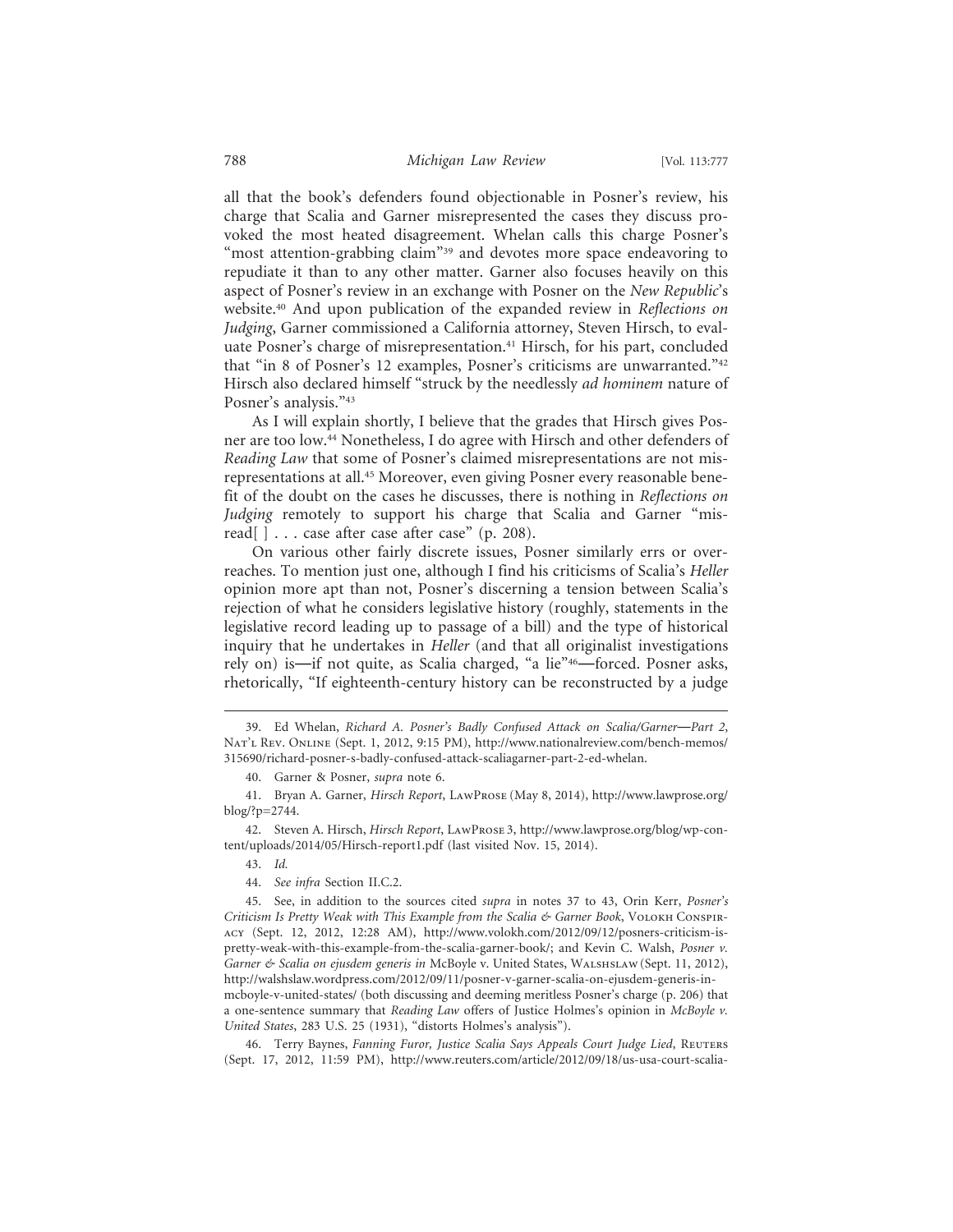and his law clerks, why not the twentieth- or twenty-first [-century] history of a modern statute?" (p. 189). But Scalia's objection is not that the history of a piece of legislation is beyond the courts' capacities to discover; it's that the materials that constitute "legislative history" are generally evidence of (from his perspective) the wrong things—namely, legislative intentions or purposes rather than textual meanings—and aren't even trustworthy evidence of that because they are inserted opportunistically.<sup>47</sup>

Moving to matters of somewhat greater generality, Garner and Whelan are right to complain that Posner presents canon-heavy textual originalism as more wooden and mechanical than the exposition in *Reading Law* warrants. Whereas Posner occasionally seems to characterize their approach as mere "obeisance to the dictionary,"<sup>48</sup> Scalia and Garner expressly caution against the uncritical reliance on dictionary definitions.49 Furthermore, Posner is wrong to attribute to Scalia and Garner "the suggestion that a *single* canon of construction can decide more than a tiny handful of cases" (p. 208). To the contrary, Scalia and Garner analogize the canons to clues in a mystery that "often point in different directions," and they counsel that "[t]he skill of sound construction lies in assessing the clarity and weight of each clue and deciding where the balance lies."50

## 2. Hits

So far, so bad for Posner. Yet many of his blows do land—and, by and large, on matters of greater importance to the broader debate over textual originalism.

Let us return to Posner's claim that Scalia and Garner misrepresent the cases they discuss and dispose of one objection. Garner contends that the criticisms rest on a misconception of their project. Their book, he explains, discusses actual cases "merely to show *how each particular canon works*," not as evidence of any canon's authoritativeness.51 "*Reading Law* is a normative, prescriptive book . . . . So in citing examples, we were much more interested in the textual problems posed than in the solutions that courts provided."52 In the same vein, Whelan argues that "Scalia and Garner offer the cases . . . *only* to illustrate particular canons."<sup>53</sup> This is a substantial overstatement. Scalia and Garner embed many descriptive or evaluative claims within their

idUSBRE88H06X20120918 (citing Scalia as contending that Posner's charge that he "used legislative history [in *Heller*] is simply, to put it bluntly, a lie").

- 47. Scalia & Garner, *supra* note 4, at 373–78.
- 48. P. 201; *see also, e.g.*, pp. 204–05.
- 49. *See* Scalia & Garner, *supra* note 4, at 418–19.
- 50. *Id.* at 59.
- 51. Garner, *supra* note 5.
- 52. *Id.*
- 53. Whelan, *supra* note 39 (emphasis added).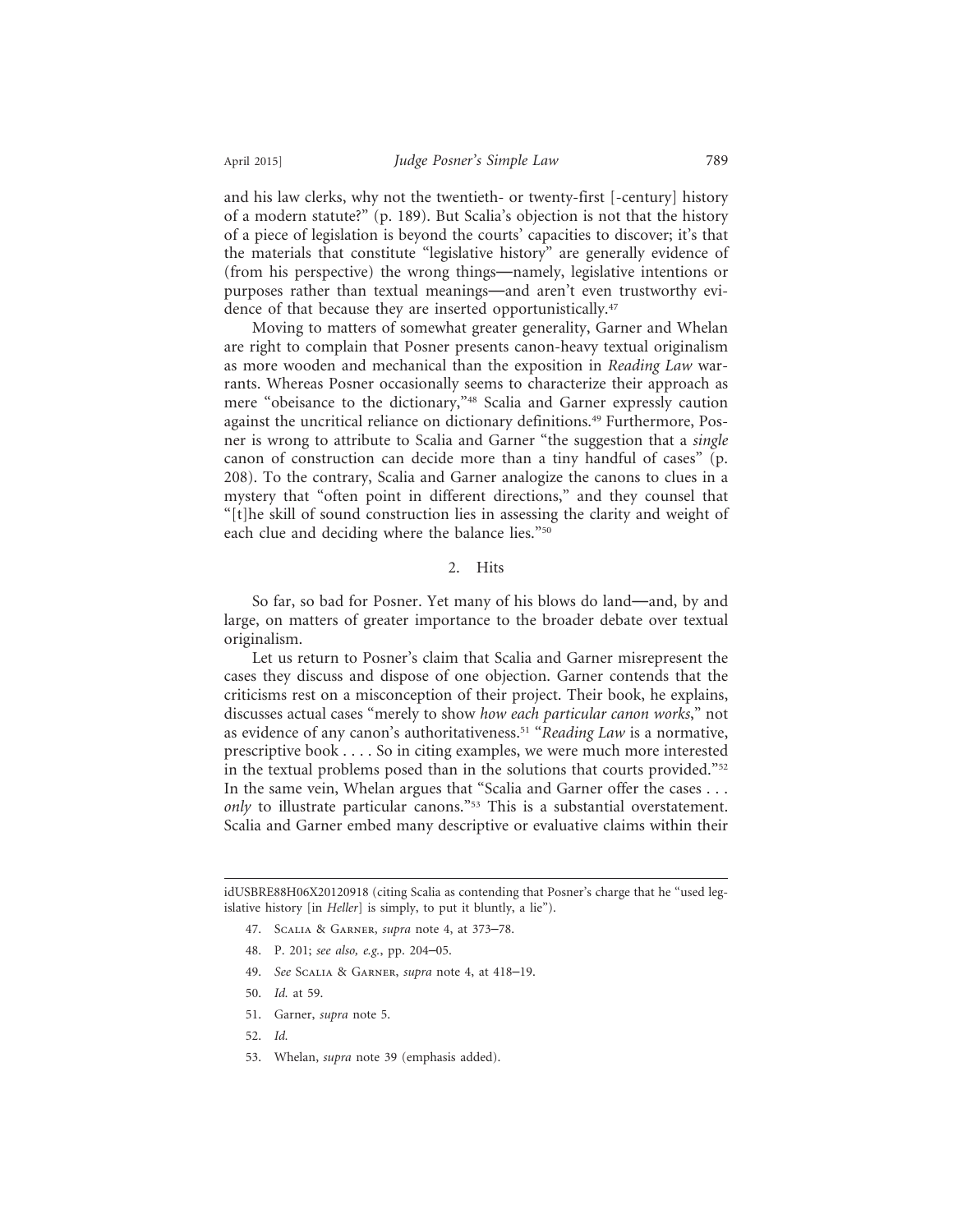case summaries. Insofar as any descriptive or evaluative statements are erroneous or misleading, it is entirely fair for Posner to call the authors on it, notwithstanding the project's overarching "normative" ambitions.

So, has Posner caught Scalia and Garner in such errors? Not, I have already said, as often as he thinks.<sup>54</sup> And yet more often than his critics recognize.

Take the sandwich case. I understand Posner to be making two related points. First, he takes issue with the (descriptive) statements that the court "relied" on the dictionary and that it denied the injunction "on grounds that no reasonable speaker of English would call a taco, a burrito, or a quesadilla a 'sandwich.'"55 Posner claims, in effect, that the court's reliance on the dictionary was only partial and therefore that Scalia and Garner misleadingly characterize the "grounds" of the ruling.56 His second and related point is that the other considerations the court invoked weren't incidental. Rather, reliance on extratextual considerations is made proper and frequently necessary by the seductive imprecision of dictionary definitions—even of so seemingly straightforward and concrete a word as "sandwich." The dictionary definition, Posner argues, is highly infirm—even if it is plausible enough at first glance that its defects escape the attention of our most textualist Supreme Court justice and the country's foremost legal lexicographer. Hirsch, Garner's chosen impartial arbitrator, mocks this claim, but Posner is right and Hirsch wrong.

Posner's observation that a sandwich can have more or fewer than two slices of bread "ignores the fact[s]." Hirsch objects,

[A]s everyone knows, burritos, tacos, and quesadillas are made on tortillas, not bread. Tortillas are not "slices" of bread because they are not sliced from a larger loaf. And tortillas are ground meal that is pounded flat . . . . They are about as much like sandwich bread as matzo crackers are. One wonders whether Judge Posner has ever eaten Mexican food or watched it being prepared.<sup>57</sup>

Fine, tortillas are like matzos. But that *supports* Posner's point. One wonders whether Hirsch has ever been to a Passover seder or heard of the Hillel sandwich.58 Hirsch also objects that, the fact that the slices of bread do not have to be thin "is of no relevance to deciding the *White City* case, since tortillas are, by any measure, thin."59 It might not be relevant to deciding the case; it *is* relevant to the adequacy of the dictionary definition.

Hirsch also ridicules Posner's observation that hamburgers and hot dogs are "generally regarded as . . . sandwich[es]" and that some people think that

<sup>54.</sup> *See supra* Section II.C.1.

<sup>55.</sup> Scalia & Garner, *supra* note 4, at 55.

<sup>56.</sup> Pp. 199–200 ("But the court had not stopped with the dictionary; it had begun there.").

<sup>57.</sup> Hirsch, *supra* note 42, at 4.

<sup>58.</sup> The Hillel sandwich consists of bitter herbs between two pieces of matzo. It is blessed and eaten before the festival meal is served.

<sup>59.</sup> Hirsch, *supra* note 42, at 4.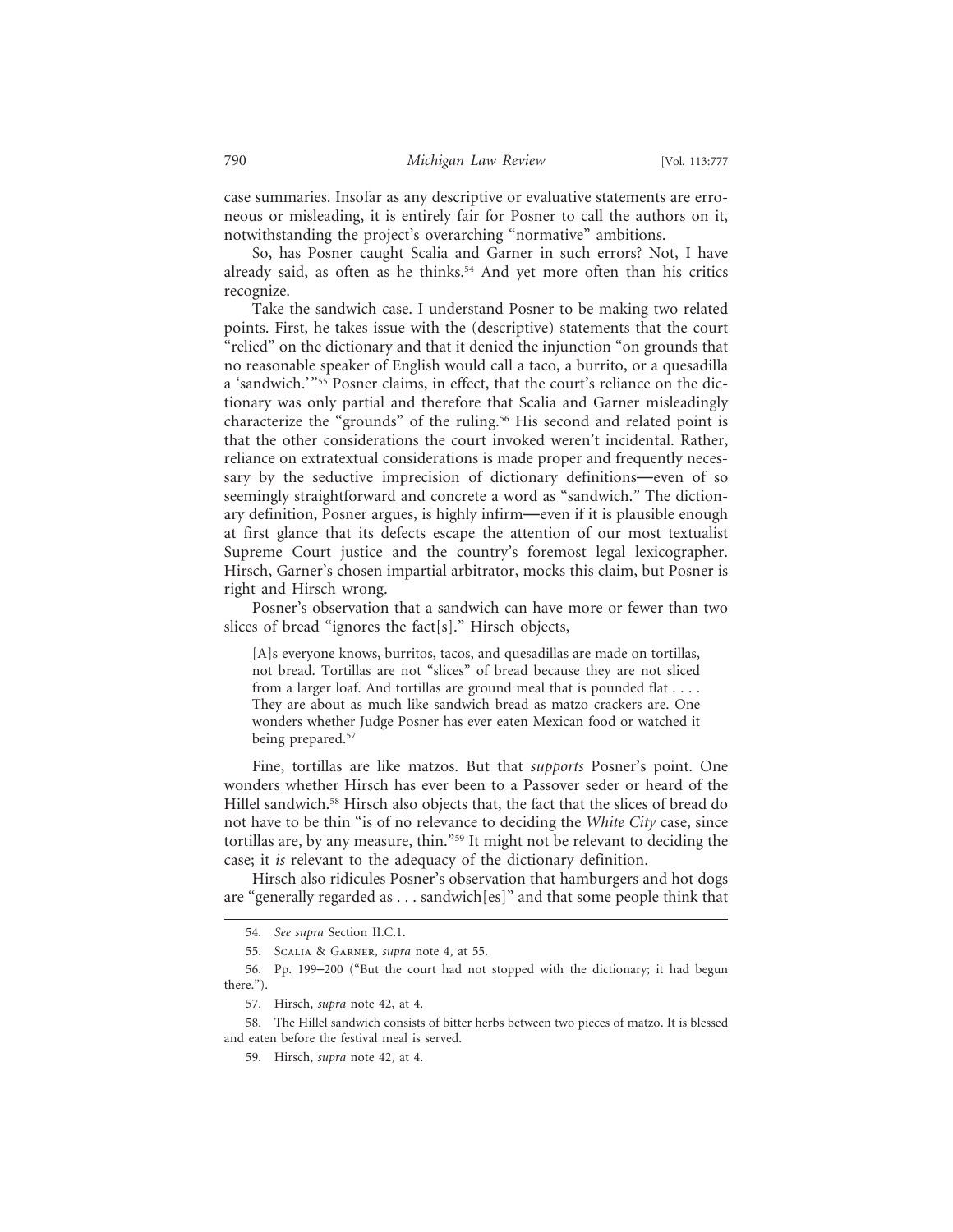burritos and tacos are too. Hirsch does so by protesting that, in "normal conversation," neither a customer nor a waiter would refer to, for example, a "burrito sandwich[ ]" or a "hamburger sandwich[ ]."60 But Hirsch confuses whether something *is* a "sandwich" with whether it is idiomatic to refer to the thing by a name that includes the word "sandwich." A negative answer to the second question does not entail a negative answer to the first. Hirsch's imagined customer might request a "club sandwich" or a "pastrami sandwich" (and so on), but she would never request (if she's a native speaker of American English) a "reuben sandwich"; she'd just ask for "a reuben." But reubens are still sandwiches. The same might be true of hamburgers, hot dogs, and even quesadillas.

So we have to do better than ask whether it is idiomatic to speak of a "hamburger sandwich." (Compare: poodles are dogs, although it's nonidiomatic to refer to "poodle dogs.") For instance, it might be more revealing to look at actual restaurant menus. A Google image search for "sandwich menus" returns many<sup>61</sup> that list hamburgers and even hot dogs under the heading "sandwiches." It's probably more usual still for menus to have separate categories captioned "sandwiches" and "hamburgers" or a single category captioned "sandwiches and burgers." But the important points are that listing hamburgers and hot dogs under "sandwiches" is plenty common and that in no case is the inclusion jarring—not as it would be if the list of "sandwiches" included, say, salads or pastas or steak.

In short, Posner shows that the dictionary definition is actually pretty bad, and bad in lots of ways, all of which were overlooked by Scalia and Garner (and later also by Hirsch). The point of this showing is that *Reading Law* describes some of the opinions that it discusses in tendentious ways designed to pump readers' intuitions that textual originalism, and it alone, produces sensible results. And that, of course, is precisely why Posner takes issue with *Reading Law*'s treatment of the rooster case. Posner's objection is that Scalia and Garner improperly stack the deck against nontextual reasoning by characterizing the Kansas Supreme Court's antiformalist decision as "perverse" without stating any of the arguments that the court invoked and, thus, without letting the reader judge for herself whether the decision was reasonable (p. 201). Hirsch misses this point entirely, objecting that Posner's "criticism falls flat" unless he "can show that the court's countervailing reasons were strong enough to overrule plain meaning."62 No. Posner's burden was just to show that the countervailing reasons were strong enough to bear on the verdict of perversity.

Consider in this light a final case that I have not yet discussed. Scalia and Garner criticize a New York court for interpreting a rent-control statute that bars landlords from dispossessing a "member of the deceased tenant's

<sup>60.</sup> Id. (quoting REFLECTIONS ON JUDGING, p. 200).

<sup>61.</sup> How many? Enough to cause a reasonable person to stop keeping count.

<sup>62.</sup> *See* Hirsch, *supra* note 42, at 7–8.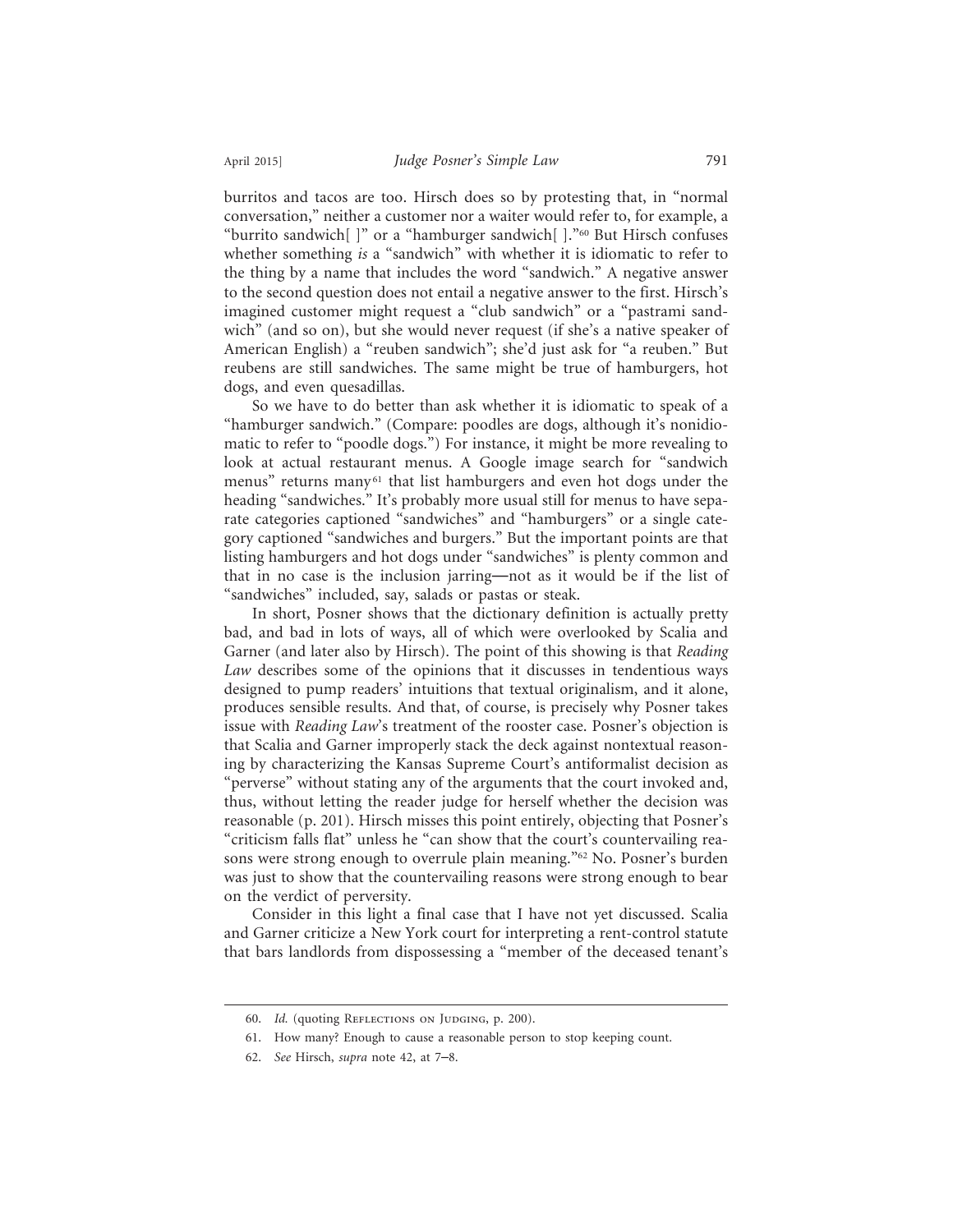family who has been living with the tenant"<sup>63</sup> to cover what Scalia and Garner describe as "a cohabiting nonrelative who had had an emotional commitment to the deceased tenant."64 Without approving the court's decision, Posner writes:

[I]t is odd that Scalia and Garner failed to mention that the "family" in question was a homosexual couple at a time when homosexual marriage was not recognized in New York and that the two men had been living together just like spouses and had been accepted as such by their families (p. 202).

It *is* odd, and part of a disconcerting pattern. Scalia and Garner advocate a particular approach to constitutional interpretation (likely grounded, as I will argue below, in a particular account of the determinants of law) that is very far from universally accepted. And what argumentation they provide for that view is ad hoc and gestural. So a reader's receptiveness to their prescription is bound to be influenced by her reactions to the particular cases discussed. The case descriptions can grease the skids for textual originalism insofar as results that strike the reader as sensible are described as having been reached on "textualist" grounds and if nontextual results are presented in ways that make them appear senseless.

Setting aside disputes about the cases, there is also merit to Posner's complaint that Scalia and Garner contradict themselves by endorsing canons that are "nontextual" and even "antitextual."65 Although I am not fully certain what Posner means by this, if I understand him correctly, the charge highlights a genuine concern.

Scalia and Garner state their official position explicitly: "The interpretive approach we endorse is that of the 'fair reading': determining the application of a governing text to given facts on the basis of how a reasonable reader, fully competent in the language, would have understood the text at the time it was issued."66 In describing some canons as nontextual or antitextual, Posner means, I believe, that they do not all aim to uncover what a reasonable reader, fully competent in the language, would understand a text's authors to have been endeavoring to communicate. Scalia and Garner appear to grant precisely this, acknowledging that "[m]any established principles of interpretation are less plausibly based on a reasonable assessment of meaning than on grounds of policy adopted by the courts."67 Then again, some of these policy-driven canons, such as the rule of lenity, are "so deeply ingrained" that knowledge of them can be attributed to the authors "so that they can be considered inseparable from the meaning of the text."68 Well,

<sup>63.</sup> Scalia & Garner, *supra* note 4, at 90 (quoting Braschi v. Stahl Assocs. Co., 543 N.E.2d 49, 50 (N.Y. 1989)) (internal quotation marks omitted).

<sup>64.</sup> *Id.*

<sup>65.</sup> *See* p. 209.

<sup>66.</sup> Scalia & Garner, *supra* note 4, at 33.

<sup>67.</sup> *Id.* at 30.

<sup>68.</sup> *Id.* at 31.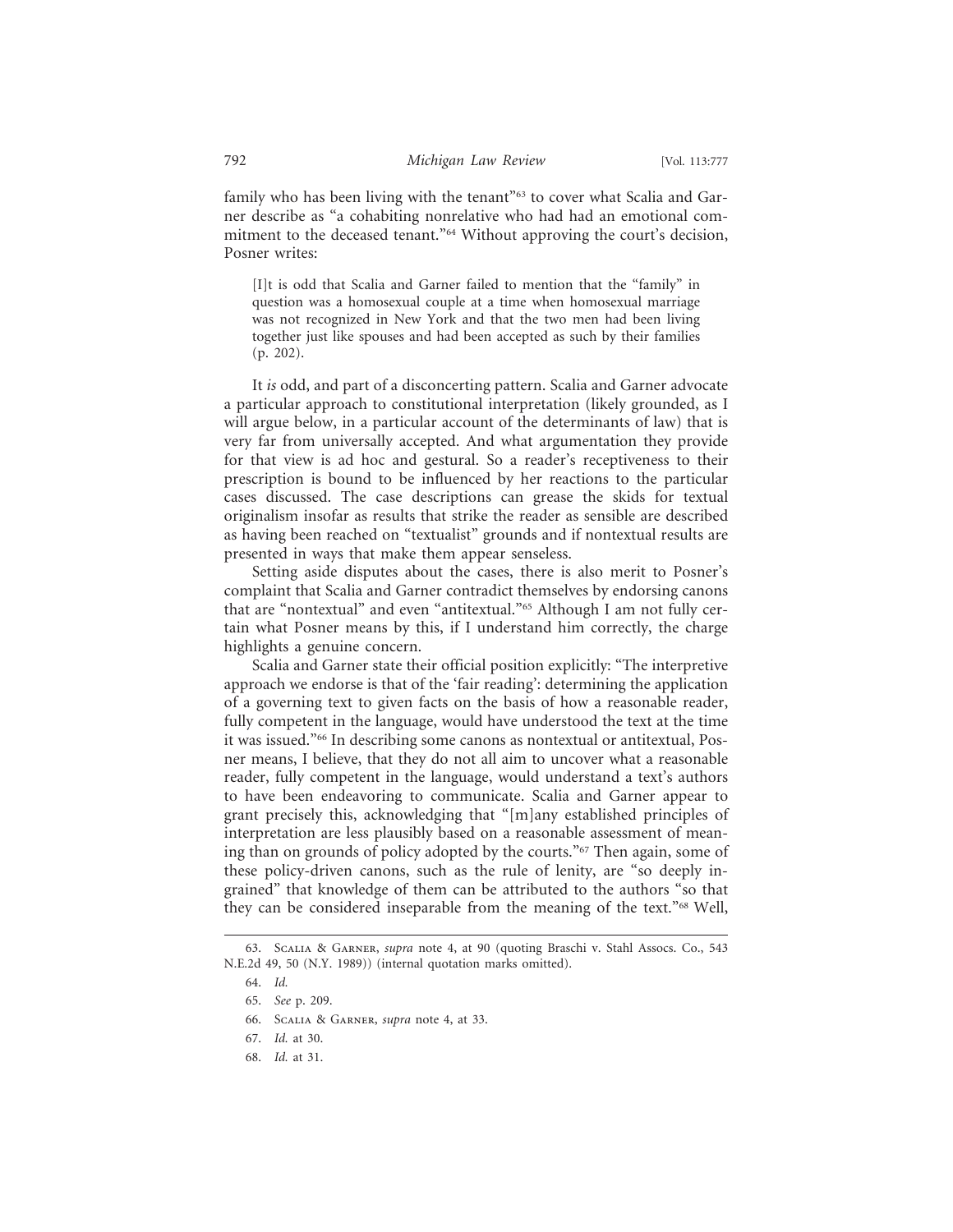perhaps. But what about the policy-driven canons that are *not* plausibly considered "inseparable from the meaning of the text"? Scalia and Garner concede that some canons, such as the constitutional-doubt canon, "are based on judicial-policy considerations alone."69 Nonetheless, they "accept these oft-cited rules of interpretation unless they seem to us incoherent, not genuinely followed, or in plain violation of our constitutional structure."70

That might be sensible enough. The question is whether such a (dare I say?) "pragmatic" approach is consistent with what I have called Scalia and Garner's "official position." It does not seem so. Furthermore, unless all the approved canons—whether "textual" or "nontextual" or "policy driven" predate the texts to which they are applied, it is hard to see how their use can be squared with the core commitments of originalism. *Reading Law* should address these worries more explicitly.

Lastly, although, as I have said, Posner's claim that Scalia and Garner misrepresent several cases provoked the most strenuous objections, I do not think it is Posner's most damning charge. The most damning charge, it seems to me, is that Scalia doesn't practice what he preaches<sup>71</sup>:

Discrediting Scalia-Garner's entire approach is the absence of an actual commitment to textual originalism. The fifty-seven "canons of construction" that they endorse . . . provide them with all the running room needed to generate whatever case outcome conforms to Justice Scalia's strongly felt views on such matters as abortion, homosexuality, illegal immigration, states' rights, and the death penalty. (p. 209)

Most of *Reading Law*'s supporters left this charge unrebutted. But Whelan dismisses it out of hand. "Posner's insinuation that Scalia has generated outcomes that match his putative views is . . . demonstrably false," he asserts. "Someone who strongly opposes abortion or homosexuality and who indulges his policy preferences would favor a reading of the Constitution that entrenches his position on those issues, not a reading, like Scalia's, that leaves the matter to the democratic processes to be decided either way (and to be revisited)."72

"Demonstrably false" is a strong claim, and Whelan does not come within a country mile of making good on it. Posner does not contend that Scalia generates outcomes that match his policy preferences *in every single case*. That would be a silly charge, and I am aware of no serious commentator who levels it. In fact, Posner expressly disavows such an extreme accusation, acknowledging that Scalia has joined and even authored a number of "liberal" decisions, a fact that Posner deems unsurprising given that Scalia

<sup>69.</sup> *Id.*

<sup>70.</sup> *Id.*

<sup>71.</sup> Plainly, this charge is damning to Scalia himself. But precisely how it also damns the judicial philosophy he peddles might not be so obvious. I discuss *infra* in Section III.B why it plausibly does.

<sup>72.</sup> Ed Whelan, *Richard A. Posner's Badly Confused Attack on Scalia/Garner*—*Part 5*, Nat'L Rev. ONLINE (Sept. 7, 2012, 10:00 AM), http://www.nationalreview.com/bench-memos/ 316221/richard-posner-s-badly-confused-attack-scaliagarner-part-5-ed-whelan.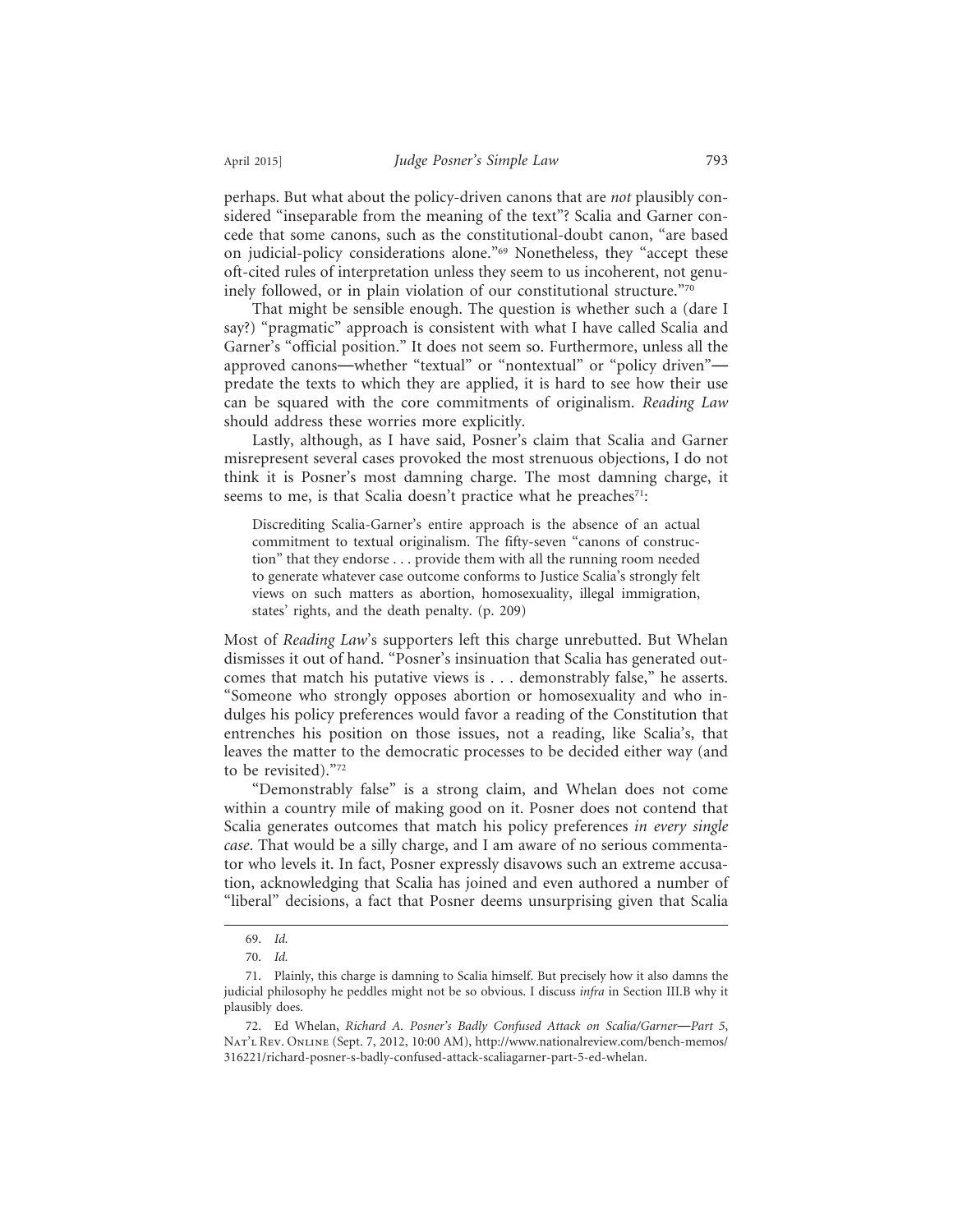"must have voted in at least two thousand cases as a Justice of the Supreme Court" (p. 183). More or less, then, the charge on the table is that, in some number of cases, including cases of substantial importance, Scalia has failed to honestly apply his declared judicial philosophy in order to reach outcomes that better accord with his ideological priors. That claim could be right or wrong. I admit to believing, with Posner, that it is true. But even if we are mistaken, the notion that Whelan's one-sentence rejoinder demonstrates its falsity is frivolous.

The range of legal outcomes plausibly in play at any one moment is finite. On some matters, the polar propositions *p is constitutionally required* and *p is constitutionally forbidden* are both live candidates for acceptance. This has been the case with respect to some matters concerning religious liberty. For example, some argue that a given type of accommodation is constitutionally prohibited, while others insist that it's constitutionally mandated. More often, however, the genuine debate is only between the different set of contrasts *p is constitutionally required* and *p is not constitutionally required*. 73

Take same-sex marriage. Its proponents argue that states are constitutionally required to recognize same-sex unions, while its opponents argue that they aren't; but I have not happened upon the contention that states are constitutionally *foreclosed* from recognizing such unions. So, if we assume that Scalia personally disfavors same-sex marriage, the fact that he hasn't insisted that single-sex marriage is constitutionally compelled tells us only that he's not a crackpot; it goes no distance toward undermining the actual charge that Posner has placed on the table—namely, that Scalia is an ideologue and opportunist. Or consider laws criminalizing gay sex. On Whelan's way of reasoning, Scalia's *Lawrence* dissent, far from helping to substantiate Posner's accusation, actually *disproves* it, for the justice did announce that he "would no more *require* a State to criminalize homosexual acts . . . than [he] would *forbid* it to do so."74 This, of course, is absurd.75

Keeping in mind the distinction I have just drawn, consider this reformulation of Whelan's observation: "Someone who strongly opposes gun control or affirmative action or limits on campaign finance would favor readings of the Constitution that entrench his position on those issues, even in the face of ambiguous text and unclear historical support." Yes, exactly.

Take *Heller*. To start, Scalia has utterly failed to explain, despite numerous objections on just this point,76 how the restrictions on gun ownership

<sup>73.</sup> Here's another way to capture the difference: *p is constitutionally required* can be contrasted either with (a)  $-p$  is constitutionally required or (b)  $-p$  is constitutionally required]. Proposition (a) is much stronger than proposition (b).

<sup>74.</sup> Lawrence v. Texas, 539 U.S. 558, 603 (2003) (Scalia, J., dissenting).

<sup>75.</sup> Roughly the same point could be made about Scalia's insistence that abortion should be left to the political process, given that very few people (although not nobody) maintain that fetuses are persons within the meaning of the Due Process Clause.

<sup>76.</sup> *See, e.g.*, Nelson Lund, *The Second Amendment,* Heller*, and Originalist Jurisprudence*, 56 UCLA L. Rev. 1343, 1356–68 (2009); Allen Rostron, *Protecting Gun Rights and Improving Gun Control After* District of Columbia v. Heller, 13 Lewis & Clark L. Rev. 383, 387 (2009);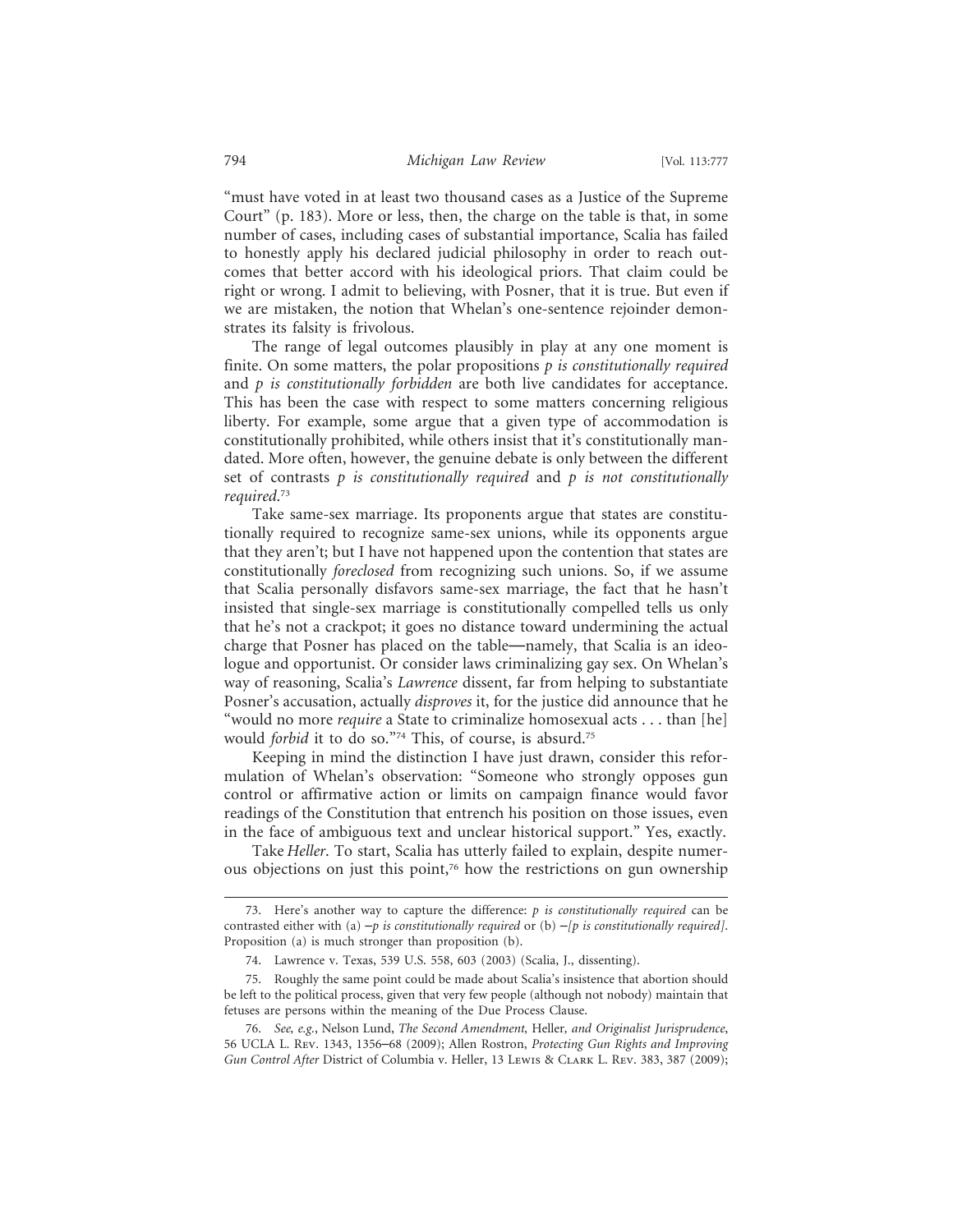that he deemed constitutionally permissible are consistent with the original meaning that he has ascribed to the Second Amendment's text. The most plausible way to understand his anticipatory approval of restrictions that can be supposed to enjoy overwhelming public support is as exemplifying what he had described in a 1989 article as his "faint-hearted" originalism.<sup>77</sup> But he has since repudiated that label.<sup>78</sup>

Worse, Scalia's historical investigation cannot plausibly be regarded as disinterested. I do not go so far as to say that he is wrong about the history, but contend only that his all-too-characteristic absolutism on the matter is indefensible. Two years after *Heller*, the Supreme Court held in *McDonald v. City of Chicago* that the Fourteenth Amendment incorporates against the states the *Heller*-announced Second Amendment right to keep and bear arms for self-defense.79 Writing for the plurality, Justice Alito acknowledged that "there is certainly room for disagreement about *Heller*'s analysis of the history of the right to keep and bear arms."<sup>80</sup> I believe that most historians of the relevant period would deem that an understatement.<sup>81</sup> Be that as it may, Alito's concession contrasts markedly with Scalia's pronouncement in *Heller*: "There seems to us no doubt, on the basis of both text and history, that the Second Amendment conferred an individual right to keep and bear arms" unrelated to militia service.<sup>82</sup> "No doubt"? *No* doubt? That's not just a howler, it's a consequential one: Scalia needs it to evade the apparent force of the preamble. A "prefatory clause," he says, aids the interpretation of a provision only in cases of ambiguity.83 Because the text and history of the "operative clause" establish an individual right to bear arms for self-defense unambiguously (on Scalia's reading), the preamble is thereby conveniently neutered.

Or consider Scalia on affirmative action. The story reasonably starts with Scalia's too-quick acceptance that *Brown* is reconcilable with the original meaning of the Fourteenth Amendment's text. Posner is right: it is simply unacceptable—not consistent with the standards that govern argumentation in law or academia—to announce that "[r]ecent research persuasively establishes" thus-and-such by citing a single article and failing

- 79. 130 S. Ct. 3020 (2010).
- 80. *McDonald*, 130 S. Ct. at 3048 (plurality opinion).

81. *See id.* at 3121–22 (Breyer, J., dissenting) (showing numerous scholarly articles that point out the historical inaccuracies that the Court relied on in *Heller*).

- 82. District of Columbia v. Heller, 554 U.S. 570, 595 (2008).
- 83. *Id.* at 577.

J. Harvie Wilkinson III, *Of Guns, Abortions, and the Unraveling Rule of Law*, 95 Va. L. Rev. 253, 273 (2009); Amy Hetzner, Comment, *Where Angels Tread: Gun-Free School Zone Laws and an Individual Right to Bear Arms*, 95 Marq. L. Rev. 359, 367–69 (2011).

<sup>77.</sup> Antonin Scalia, *Originalism: The Lesser Evil*, 57 U. Cin. L. Rev. 849, 864 (1989).

<sup>78.</sup> Jennifer Senior, *In Conversation: Antonin Scalia*, N.Y. Mag. (Oct. 6, 2013), http:// nymag.com/news/features/antonin-scalia-2013-10/ ("I described myself as that a long time ago. I repudiate that."); *see also* Marcia Coyle, The Roberts Court: The Struggle for the CONSTITUTION 165 (2013).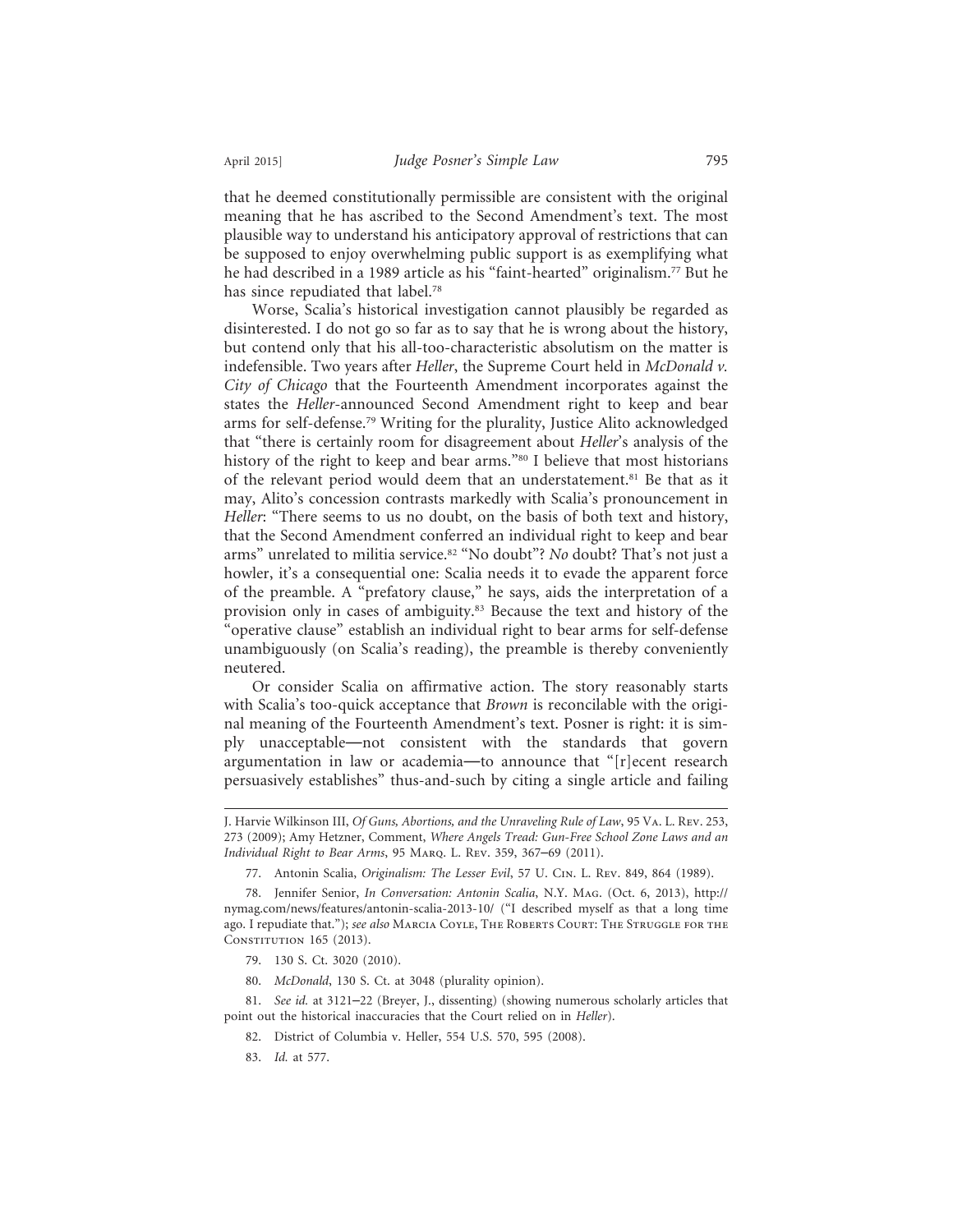to hint that it has been criticized and found *un*persuasive by experts in the relevant discipline.84

In any event, Scalia's blithe embrace of *Brown* is just the backstory to his votes and opinions regarding race-based affirmative action. The main story is that, although in a handful of opinions he has declared, in one form or another, that "[t]he Constitution proscribes government discrimination on the basis of race,"85 he has never, as far as I have been able to discover, offered any argument to establish that this was the original meaning of any part of the constitutional text.<sup>86</sup> Moreover, McConnell's article doesn't merely fail to provide support on this point but actually undermines Scalia's

86. This is what passed for argument in Scalia's *Croson* concurrence:

At least where state or local action is at issue, only a social emergency rising to the level of imminent danger to life and limb . . . can justify an exception to the principle embodied in the Fourteenth Amendment that "[o]ur Constitution is colorblind, and neither knows nor tolerates classes among citizens," *Plessy v. Ferguson*, 163 U.S. 537, 559 (1896) (Harlan, J., dissenting); accord, *Ex parte Virginia*, 100 U.S. 339, 345 (1880); 2 J. Story, Commentaries on the Constitution § 1961, p. 677 (T. Cooley ed. 1873); T. Cooley, Constitutional Limitations 439 (2d ed. 1871).

*Croson*, 488 U.S. at 521 (Scalia, J., concurring in the judgment) (alteration in original). I do Scalia a kindness to describe the argument as "weak."

Obviously, language favoring colorblindness from Justice Harlan's *Plessy* dissent and from Justice Strong's *Ex parte Virginia* opinion does not come close to making out the originalist case for colorblindness. Much could be said on this score, but the essential point is that such passages are paired with language that supports an antisubordination understanding of the Fourteenth Amendment that would be gratuitous if strict colorblindness were intended. *See* Plessy v. Ferguson, 163 U.S. 537, 559 (1896) (Harlan, J., dissenting) ("But in view of the constitution, in the eye of the law, there is in this country no superior, dominant, ruling class of citizens. There is no caste here."); *Ex parte Virginia*, 100 U.S. 339, 344–45 (1880) ("One great purpose of these amendments was to raise the colored race from that condition of inferiority and servitude in which most of them had previously stood, into perfect equality of civil rights with all other persons within the jurisdiction of the States."). And there is no reason to suppose that either Justice Harlan or Justice Strong was imagining a case (racial classifications designed to *advantage* racial minorities) in which the two meanings would dictate different outcomes.

But the use Scalia would make of Justice Story and Thomas Cooley is even worse. All Cooley says is that "the same securities which one citizen may demand, all others are now entitled to." Thomas M. Cooley, A Treatise on the Constitutional Limitations Which Rest Upon the Legislative Power of the States of the American Union 397 (2d ed. 1871). That supports colorblindness exactly as much as it does sexblindness or ageblindness. And the passage from Justice Story is no more helpful to Scalia. The final sentence of the section that Scalia cites reads as follows:

<sup>84.</sup> *See supra* note 31 and accompanying text. I say this as someone who finds McConnell's argument weightier, and Klarman's rebuttal less forceful, than many commentators.

<sup>85.</sup> *See* Grutter v. Bollinger, 539 U.S. 306, 349 (2003) (Scalia, J., concurring in part and dissenting in part); *see also* Schuette v. Coal. to Defend Affirmative Action, 134 S. Ct. 1623, 1639 (2014) (Scalia, J., concurring in the judgment) (citing his statement in *Grutter*); Fisher v. Univ. of Tex. at Austin, 133 S. Ct. 2411, 2422 (2014) (Scalia, J., concurring) (reaffirming his view in *Grutter*); Adarand Constructors, Inc. v. Pena, 515 U.S. 200, 239 (1995) (Scalia, J., concurring in part and concurring in the judgment) (noting the Constitution's "rejection of dispositions based on race"); City of Richmond v. J.A. Croson Co., 488 U.S. 469, 521 (1989) (Scalia, J., concurring in the judgment) (suggesting that only issues of life or death can justify race-based action).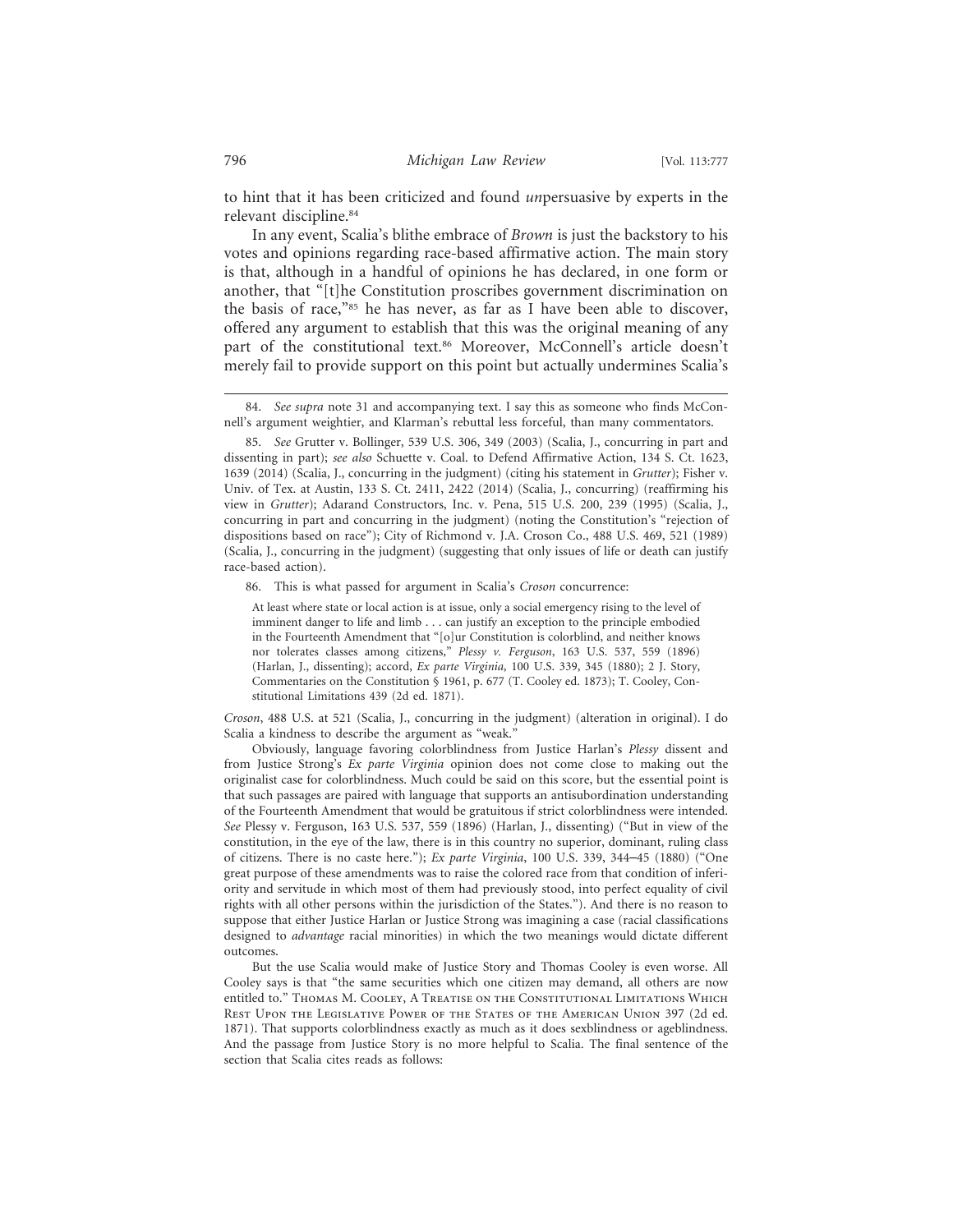position. For as Scalia and Garner's summary of his conclusion—that the Equal Protection Clause was originally understood to prohibit "all laws designed to assert the separateness and superiority of the white race"<sup>87</sup>—suggests, McConnell's analysis provides much more support for the proposition that the original understanding of the clause sounded in antisubordination or antidegradation terms and not in terms of strict colorblindness. In short, Scalia has provided no reason to believe that Posner overstates matters when asserting that a categorical ban on race-based affirmative action programs is "a doctrinaire position with no basis in the equal protection clause" (p. 176). Again, my claim is not that race-based affirmative action is constitutional, nor even that it is constitutional *if* originalist premises are accepted.88

2 Joseph Story, Commentaries on the Constitution of the United States 677 (Thomas Cooley ed., 4th ed. 1873). What Scalia ignores, however, is that Justice Story is giving voice to a doubt, not purporting to divine a constitutional rule of colorblindness.

Agreeing with Massachusetts Chief Justice Lemuel Shaw that all persons "are equally entitled to the paternal consideration and protection of the law," *id.* at 676 (quoting Roberts v. City of Boston, 59 Mass. (5 Cush.) 198, 206 (1849)) (internal quotation marks omitted), Justice Story observes that this equal consideration may well become manifest in "discriminations between classes of persons where reasons exist which make them necessary or advisable." *Id.* at 676–77. What the Equal Protection Clause prohibits, he explains, are discriminations "based upon grounds purely arbitrary." *Id.* at 677. His "doubt" that any racial classification can be established in the law is therefore based on his failure to imagine how any such classification, if *not* premised (as it must not be) on the assumption that members of the disfavored race are inferior or lack the capacity to participate in the government, could be other than arbitrary. Importantly, though, it's a doubt, not a constitutional command. Justice Story does not say that the Constitution forbids racial classifications *even if* they issue from an equality of "paternal consideration"; he says (and I should think it plain that he has in mind classifications that disadvantage blacks or racial minorities more generally) that he does not envision racial classifications that will in fact issue from such equal regard. Note precisely how Justice Story formulates the "settled rule of constitutional law." *Id.* The rule is that "color or race is no badge of inferiority and no test of capacity to participate in the government." *Id.* The rule is *not* "no distinction based on color or race may be established or enforced." A distinction based on color or race may be established if—as Justice Story does not envision—it is not "purely arbitrary," is based on reasons that make the classification advisable, and reflects an equality of paternal consideration. And whether wise or not all things considered, surely most—or at least many—race-based affirmative action programs satisfy these fairly minimal criteria and therefore would be constitutional on Justice Story's own analysis. (I am grateful to Emily Turner for profitable exchanges regarding Justice Story and Cooley.)

87. Scalia & Garner, *supra* note 4, at 88.

88. As the text intimates, my own view is that an originalist argument for a constitutional command of colorblindness faces an even steeper hill to climb than does a "living constitutionalist" argument (and I have not yet read a very persuasive version of the latter). For a recent argument that at least some forms of race-based affirmative action run afoul of the Fourteenth Amendment's original meaning, see Michael B. Rappaport, *Originalism and the Colorblind Constitution,* 89 Notre Dame L. Rev. 71 (2013).

<sup>[</sup>N]ow that it has become a settled rule of constitutional law that color or race is no badge of inferiority and no test of capacity to participate in the government, we doubt if any distinction whatever, either in right or in privilege, which has color or race for its sole basis, can either be established in the law or enforced where it had been previously established.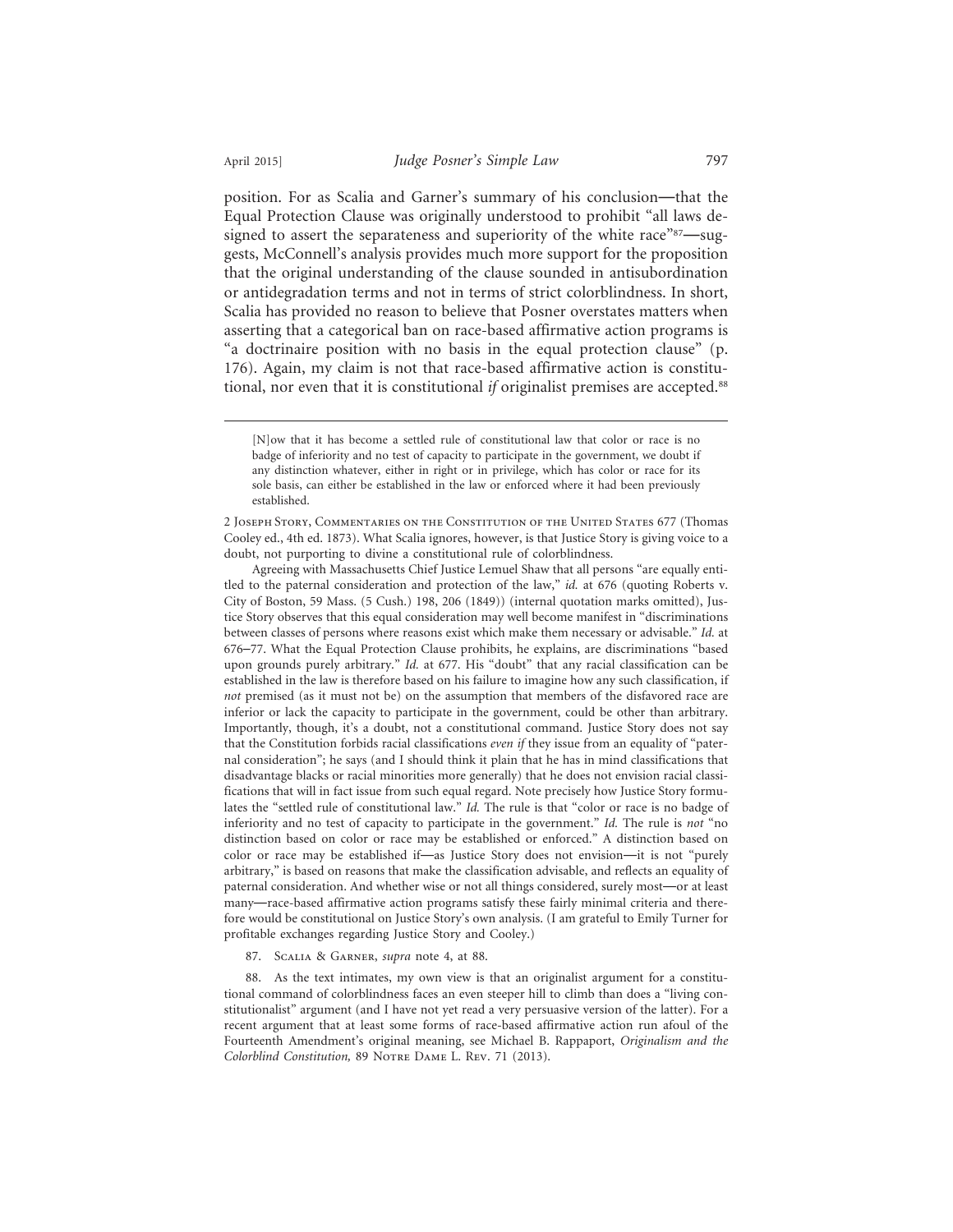My claim is that Scalia's fervent insistence that affirmative action is unconstitutional is both uncannily consistent with his ideological priors and staggeringly devoid of the sort of argumentative support that his official judicial philosophy mandates. It doesn't prove out Posner's charge, but a disinterested observer should find it highly probative.

## III. Posner v. Scalia—Take II: Back to the Forest

Part II has examined various facets of the debate between Posner on the one side and Scalia and his supporters on the other. The Part thereby helps to satisfy what Posner elsewhere aptly describes as the reviewer's "elementary yet often neglected duty of telling readers enough about a book to enable them to make an informed decision about whether to read it."89 Yet to focus too much on the details of the Posner–Scalia debate places us in danger of losing sight of the forest for the trees.

The central thesis of *Reflections on Judging*, after all, is not that Justice Scalia is either a fool or a knave (or both) but rather that he advances an approach to constitutional and statutory interpretation that introduces unnecessary "internal" complexity in an effort to allow judges to avoid having to engage with and unravel the "external" complexities that form the material of legal disputes. The root of Posner's charge is that the textual originalism that Scalia and Garner advocate is designed to enable judges to ignore the world's complexity. But the many charges and countercharges canvassed in Part II are largely orthogonal to that particular contention. It is not entirely clear how the particular type of formalism supposedly at work in *Reading Law*—textual originalism—constitutes or facilitates an avoidance of empirical reality.

Section III.A develops this observation, by offering, on Scalia's behalf, a reason to doubt that Posner's fundamental charge against textual originalism sticks, regardless of what merit, if any, there may be to the discrete charges against Scalia and Garner's book, and against Scalia's judicial performance more generally. That reason, in brief, is that the textual-originalist approach advocated in *Reading Law* is "unapologetically normative, prescribing what, in [Scalia and Garner's] view, courts *ought* to do with operative language."90 Their approach is not a full-blown theory of judicial decisionmaking, and it therefore has literally nothing to say about whether or how judges should confront external complexity when it comes to applying the legal precepts that the interpretation of legal texts serves up. Section III.B then offers, on Posner's behalf, a rejoinder. The rejoinder is that a normative theory of legal interpretation must rest on arguments, and those arguments can be appraised on both evaluative and empirical grounds. Scalia appears uninterested in the empirical claims that must undergird his normative argument, and many such claims seem implausible.

<sup>89.</sup> Richard A. Posner, *On the Alleged "Sophistication" of Academic Moralism*, 94 Nw. U. L. Rev. 1017, 1017 (2000).

<sup>90.</sup> Scalia & Garner, *supra* note 4, at 9 (emphasis added).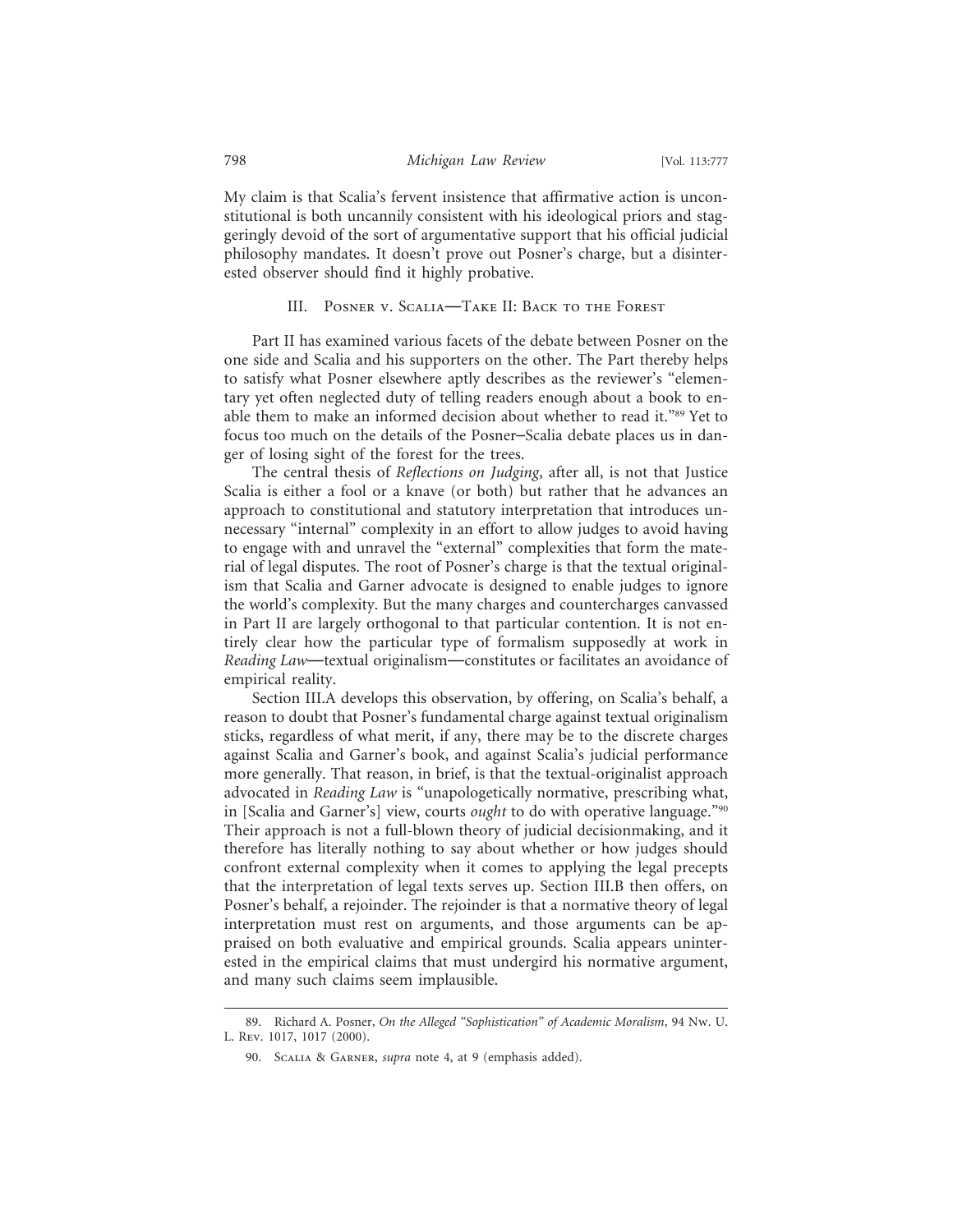#### A. *Of Interpretation and Judicial Lawmaking*

To see why Posner's charge may not stick, it is useful to distinguish two aspects of Scalia's avowed judicial philosophy. The first is his textual originalism. The second is his predilection for rules rather than standards. The difference between these two commitments emerges from the fairly standard picture of judicial decisionmaking in which judges engage in three distinct activities:

- 1. judges must find, discover, or discern the law ("law-finding");
- 2. where necessary or appropriate—as when the discovered legal norm is "insolubly ambiguous" (p. 107) or "hopelessly vague" (p. 111)—judges create or formulate legal norms ("lawmaking"); and
- 3. whether the governing legal precept be found or made, judges must then apply that precept to the facts to produce a holding, which is to say that they must find whether the facts do or do not conform to the predicates in the legal precept ("law-applying").

Scalia's rulism is a position regarding the second of the three tasks. It is the view that, when judicial lawmaking is called for, judges should craft legal precepts that take the form of rules, not standards. Adopting this approach, he has argued, reduces the scope for judicial subjectivity at the third, lawapplying stage.91 His textual originalism, in contrast, is a position regarding the first task. It is, to a first approximation (I will complicate matters in Part IV), a view regarding how judges should go about discovering existing law. These two positions are logically independent: one can be a rulist without accepting textual originalism, and vice versa.<sup>92</sup>

Now, *rulism* might fairly be subjected to Posner's criticism. When judges are called on to make law, it is a plausible desideratum that the law they make be "reasonable" or "sensible" in the sense, very generally speaking, of promoting such values as welfare and justice, while respecting an appropriate division of responsibility among the branches of government. It is additionally plausible that rulism is not the best way to meet those goals—not because the polar alternative of "standardism" is preferable but because neither extreme is optimal. For reasons that the rules-versus-standards literature has plumbed to great depth, rules are sometimes better than standards, all things considered, and sometimes worse. But whether governance by rule or by standard is more appropriate in a given context, two points seem true. First, standards frequently call for more careful factual investigation at the application stage than do rules, especially (but not solely) when the rules turn on predicates that are more conceptual or essentialist than empirical.<sup>93</sup>

<sup>91.</sup> Antonin Scalia, *The Rule of Law as a Law of Rules*, 56 U. Chi. L. Rev. 1175 (1989).

<sup>92.</sup> Posner remarks on Scalia's rulism elsewhere, *see* RICHARD A. POSNER, How JUDGES Think 8–9 & n.16 (2008), but he apparently fails to recognize that rulism and textual originalism are logically distinct, even if they might often spring from the same set of concerns or dispositions.

<sup>93.</sup> I think it perfectly intelligible to describe a predicate as more or less conceptual or more or less empirical without presupposing any strong version of a distinction between the analytic and synthetic or the a priori and a posteriori.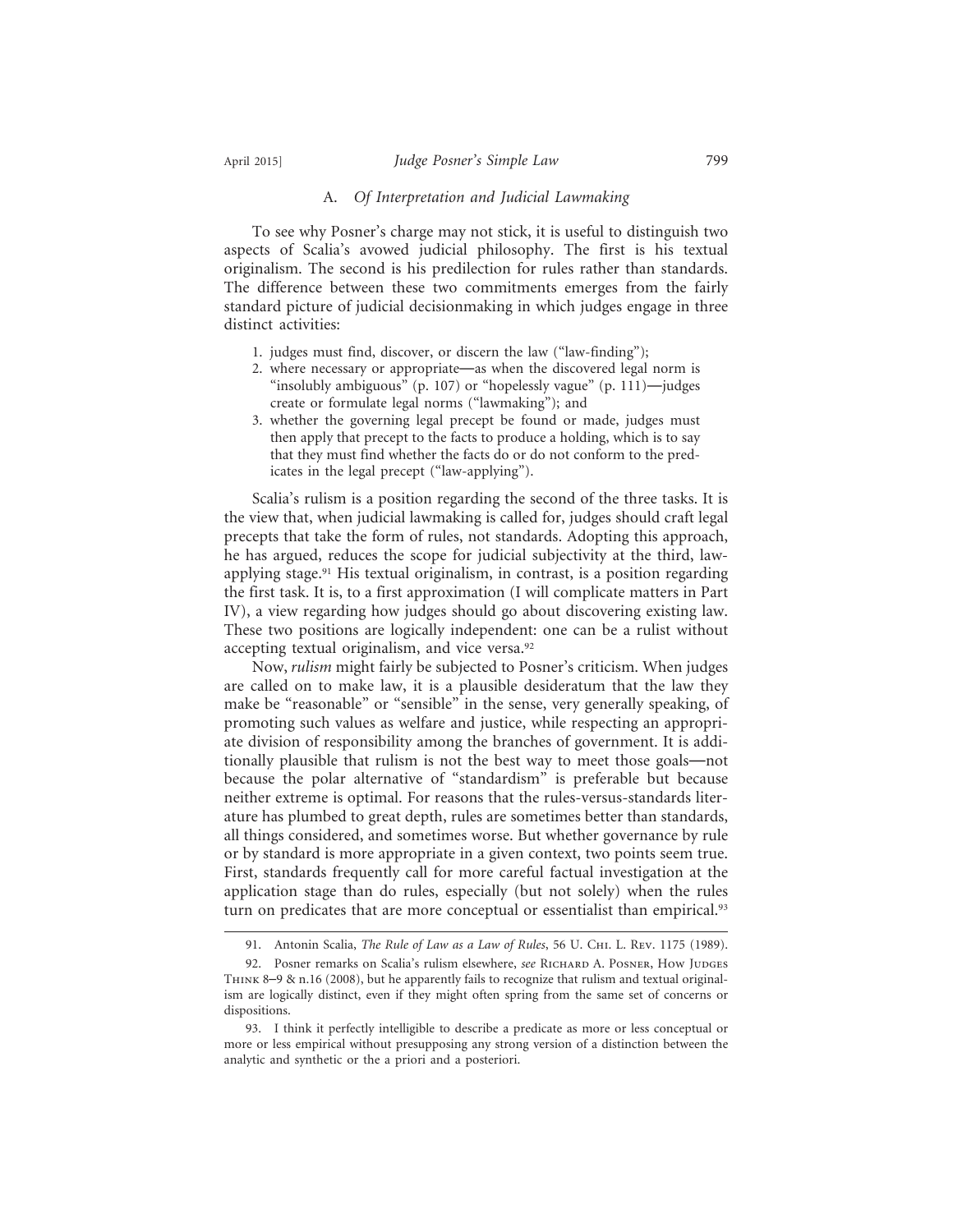This is why paradigms of formalism in constitutional law include separation-of-powers doctrines that turn on whether a particular power is "legislative," "executive," or "judicial" in character 94 and the *Lopez* suggestion that valid exercises of Congress's commerce power will sometimes depend on whether the activity being regulated is "commercial" or "economic."<sup>95</sup> Second, deciding whether to proceed by rule or by standard on a given occasion is itself an empirically sensitive decision. So a near-categorical commitment to rulism does seem, in two ways, hostile to judicial engagement with the world's complexity.

But rulism is not the subject of *Reading Law*—textual originalism is. And that feature of Scalia's professed commitments presents an entirely different kettle of fish. The legal precepts that textual originalism delivers might free a judge from needing to engage the world's complexity, or they might compel precisely that. It all depends on the content of the legal precept that textual originalism delivers.

For example, it is highly plausible both that a textual-originalist interpretation of the Fourth Amendment yields, in part, the legal precept that a search is unconstitutional if unreasonable and that determining whether a given search was unreasonable requires a heavily empiricized all-things-considered judgment. The judgment will depend, that is, on such matters as the benefits that the search was likely to generate, the immediate and long-term costs of permitting searches of that type, and the availability of less intrusive means of gathering the evidence. It is therefore not at all clear that textual originalism directs judges to turn a blind eye to the world's complexity.<sup>96</sup> Posner charges that, on the view pressed in *Reading Law*, "all that judges have to do and all they should do when faced with an issue of statutory or constitutional interpretation is apply the relevant statutory or constitutional text to the facts of the particular case. The escape from empirical reality is then complete" (pp. 178–79). But this charge wholly ignores the law-application stage, which textual originalism does nothing to obviate. Whether the judge must confront empirical reality in all its messiness or whether he may

<sup>94.</sup> *See, e.g.*, Bowsher v. Synar, 478 U.S. 714 (1986); INS v. Chadha, 462 U.S. 919 (1983).

<sup>95.</sup> *See* United States v. Lopez, 514 U.S. 549 (1995). I examine the virtues and demerits of this component of a judicially crafted "decision rule" in Mitchell N. Berman, Guillen *and Gullibility: Piercing the Surface of Commerce Clause Doctrine*, 89 Iowa L. Rev. 1487 (2004).

<sup>96.</sup> On the picture I am painting here, rulism should come into play only insofar as textual originalism permits: if the original meaning of a textual provision takes the form of a standard—as is likely true for the Fourth Amendment—then that's what we are left with. In fact, though, in a recent Fourth Amendment decision concerning police use of a GPS tracking device, Posner argues that Scalia allowed his rulism to trump his originalism by holding that whether there had been a search turned on there having been a trespass. *See* p. 216 (discussing United States v. Jones, 132 S. Ct. 945 (2012)). Whether or not that is the best characterization of *Jones*, many commentators have objected that Scalia frequently subordinates his originalism to his rulism in ways inconsistent with his official position. *See, e.g.*, Randy E. Barnett, *Scalia's Infidelity: A Critique of "Faint-Hearted" Originalism*, 75 U. Cin. L. Rev. 7, 13 (2006); Steven G. Calabresi & Gary Lawson, *The Rule of Law as a Law of Law*, 90 Notre Dame L. Rev. 483 (2014); Stephen M. Durden, *Law as Faith: The Personal and Unconstitutional Journey from Rule of Law to Law of Rulism*, 11 Appalachian J.L. 71 (2011).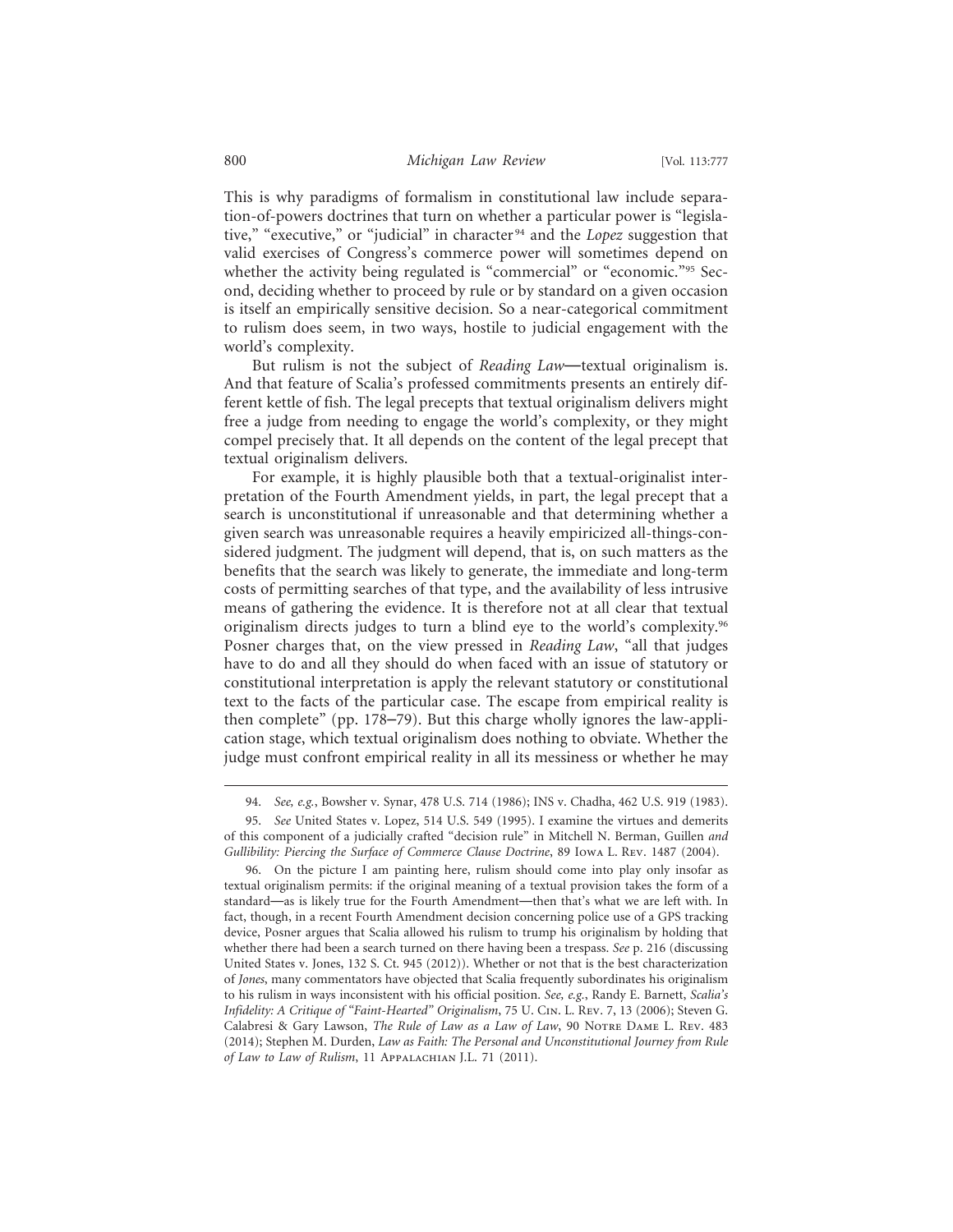blink it away will depend entirely on the content of the legal precept that textual-originalist interpretation delivers. The notion that any method of textual interpretation licenses a complete escape from empirical reality is therefore mistaken.<sup>97</sup>

For Posner, the judge is, above all, a problem solver. The questions that appear to interest him most are how judges do and should make law when they are directed or permitted to "play a legislative role" (p. 108). And his answer to that latter, normative question is, by now, very well-known: judges should make law *pragmatically*, by paying careful attention to the likely (long-term, systemic) consequences of the rules they adopt. Scalia's textual originalism, Posner seems to believe, is offered as an alternative and competing recommendation.98 Where the pragmatist judge makes law by reference to consequences, the textual-originalist judge, Posner complains, makes law by reference only to semantics (pp. 111–12, 121). But this misunderstands what textual originalism is all about. In contrast to Posnerian pragmatism, textual originalism is not an account of what judges should do at the law-making stage; it's an account of how judges should proceed at the law-finding stage. Textual originalism, Scalia might say, is not a competitor to Posnerian pragmatism but rather an answer to a logically prior question.

# B. *"Normative" Theories of Legal Interpretation and Their Argumentative Support*

The defense I have offered on behalf of Scalia and Garner is good, I think, as far as it goes. But how far is that? Here is a reason to suppose that it is not very far and that Posner can recover simply by shifting his attack one level up, as it were. Because Posner fails to see that textual originalism leaves space for judges to engage "external" complexity in the manner that I have just suggested, he does not respond in the way that I will now propose. I advance a response, not in Posner's voice, but in a Posnerian spirit.

Scalia and Garner are explicit that their approach is normative.<sup>99</sup> They are making, they say, an argument about how judges should interpret legal texts. But if this is so, then their normative guidance must itself be supported by reasons. *Why* should judges interpret statutory and constitutional texts as textual originalism directs? Scalia and Garner offer several reasons,

<sup>97.</sup> In general, Posner too often indulges an unhappy tendency to paint formalism in artificially stark terms, such as when he defines "formalist approaches to law" as those "premised on a belief that *all* legal issues can be resolved by logic, text, or precedent, without a judge's personality, values, ideological leanings, background and culture, or real-world experience playing *any* role." P. 1 (emphases added). David Levi, a distinguished former federal district court judge turned law school dean, complains that this is a strawman in an insightful review of Posner's previous book, *How Judges Think*. *See* David F. Levi, *Autocrat of the Armchair*, 58 Duke L.J. 1791 (2009).

<sup>98.</sup> Pp. 179–81; *see also* Richard A. Posner, *The Rise and Fall of Judicial Self-Restraint*, 100 Calif. L. Rev. 519, 540 (2012) (citing originalism as one of the constitutional theories used "to guide judges in performing their lawmaking role in a constitutional case").

<sup>99.</sup> *See supra* text accompanying note 52.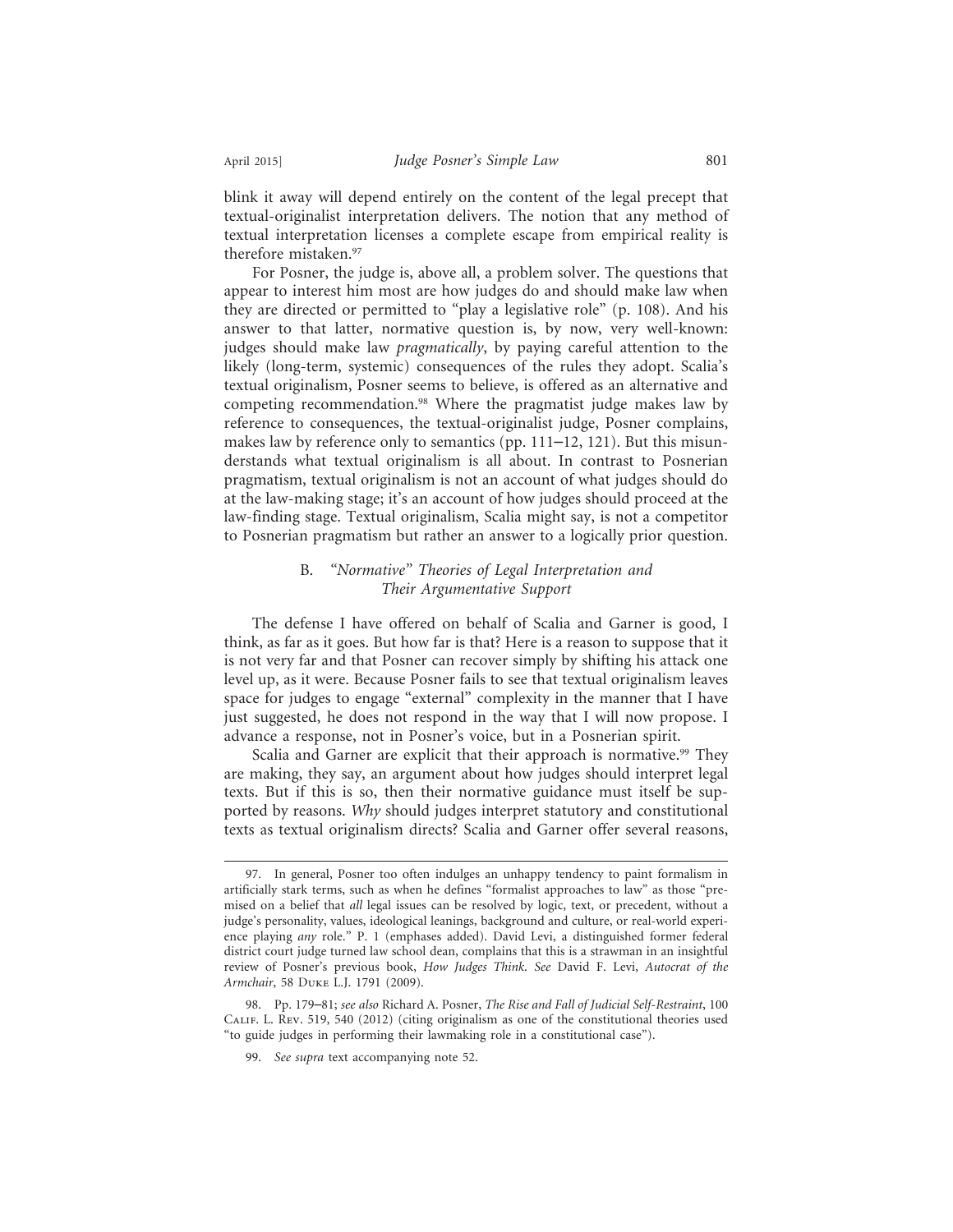but all confront substantial obstacles.<sup>100</sup> Because the reasons and the objections they encounter are largely familiar, I'll be brief.

Scalia and Garner maintain that their approach reduces judicial subjectivity—indeed, that it's the only approach that can do so. But it is precisely this rationale for textual originalism that renders Posner's ad hominem arguments against Scalia relevant to what is in dispute and not (mere) personal attacks. If the patron saint of textual originalism is as willful and result oriented in his decisionmaking as Posner's arguments suggest, we have good reason (not conclusive, of course) to doubt that the approach on offer will deliver the promised constraint. At the same time, Scalia and Garner's insistence that the only alternative to textual originalism is to authorize "every judge [to] decide for himself what [the text] should mean today,"<sup>101</sup> is a slander. Recall the rooster case. The Kansas Supreme Court departed from the plain meaning of "animal" in the animal-cruelty statute but did so to effectuate what the justices believed was the legislative intent.<sup>102</sup> Maybe that was the wrong decision, and maybe legislative intent is the wrong touchstone, but it is ridiculous to charge the justices with giving effect to what they think the text should mean rather than what they believed the legislature actually meant or intended.

Scalia and Garner insist that textual originalism best promotes predictability and certainty.103 But their candid acknowledgment that the canons often point in different directions—just like clues in "any good mystery"104—undermines this claim. It is a hallmark of a good mystery that the solution is *hard* to predict. More importantly, it is very far from obvious and probably false—that rigidly adhering to the meanings of textual provisions will produce more predictable results than would adhering to widespread contemporary understandings of what a statute aims to accomplish, especially when those understandings have generated well-settled practices.105

Above all, perhaps, Scalia and Garner ground their approach as the best way to promote and respect democracy. More than that, they maintain that "[o]riginalism is the *only* approach to text that is *compatible* with democracy."106 Scalia routinely argues as though legislative outputs necessarily reflect the wishes of a majority of "the people," and he fails even to nod at the manifold reasons to problematize the relationship.107 But as Posner reminds

- 103. Scalia & Garner, *supra* note 4, at xxvii, 414.
- 104. *See supra* note 50 and accompanying text.

<sup>100.</sup> For a more extensive discussion, see Mitchell N. Berman, *Originalism Is Bunk*, 84 N.Y.U. L. Rev. 1, 69–93 (2009).

<sup>101.</sup> Scalia & Garner, *supra* note 4, at 89.

<sup>102.</sup> *See supra* note 35 and accompanying text.

<sup>105.</sup> This is a close cousin to Friedrich Hayek's argument that common law regimes produce more predictability than do statutory regimes. 1 F.A. HAYEK, LAW, LEGISLATION AND LIBERTY 116 (1973).

<sup>106.</sup> Scalia & Garner, *supra* note 4, at 82 (second emphasis added).

<sup>107.</sup> *See, e.g.*, *id.* at 408.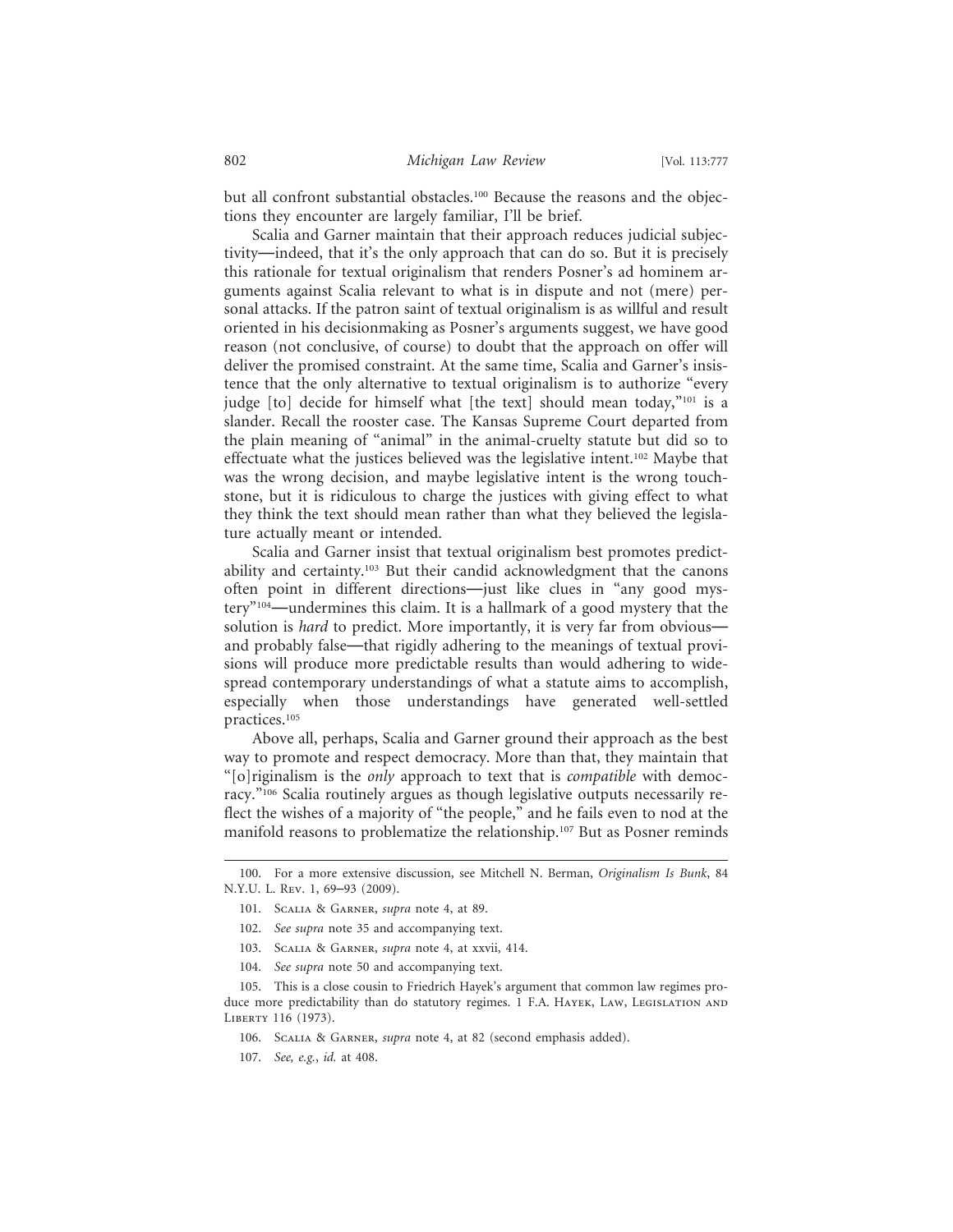us, "[t]he U.S. Senate is malapportioned. The American political process at all levels is corrupted by money, interest groups, public ignorance and apathy, and inherent limitations of representative democracy, in which people vote for persons rather than policies" (p. 172). And this, of course, is just a partial list of features that challenge the blithe assumption that what the legislature produces is, in any but a stipulated sense, the people's will. Yet none of these challenges registers as even a blip on Scalia's screen—even on matters, such as partisan gerrymandering and campaign finance, that should make it pressing to engage with them. Instead, he mouths empty platitudes like this one: "A system of democratically adopted laws cannot endure—it makes no sense—without the belief that words convey discernible meanings and without the commitment of legal arbiters to abide by those meanings."108 This is quite false: to take a clear counterexample, there is nothing senseless or remotely paradoxical about a system of democratically adopted laws in which legal arbiters try to give effect to what changes in the law the drafters intended to accomplish, even at the expense of occasionally disregarding the meanings of promulgated texts.

# IV. Legal Theory and the Determinants of Law (Or, What Gives Legal Precepts the Contents THAT THEY HAVE?)

At this point in the argumentative dialectic, we have reasons to doubt Scalia and Garner's "normative" theory of legal interpretation. Those reasons are not offered by Posner in anything close to transparent terms, but they are reasons congenial to his general thrust. This final Part turns the tables once again by explaining how Scalia and Garner can meet this latest setback. Or, perhaps more accurately, I explain how their already expressed views can be charitably reinterpreted to place them on different and possibly sounder footing. In a nutshell, I suggest that Scalia and Garner, along with many originalists, should be understood not as advancing "normative" arguments about how judges should "interpret" legal texts but rather as advancing a jurisprudential claim about what the law is.

In saying this, I do not mean flatly to deny that their argument is normative but only to claim that such a characterization fails to capture what is important and controversial about their account. The crux of their argument—indeed, the center of gravity of contemporary originalism—is a claim that, setting aside judge-made law (that is, the common law), the law is the product of the operation of established legal canons on authoritatively promulgated texts.109 Insofar as that is the better way to understand the grounding of contemporary originalism, then what we need in order to assess and, if appropriate, defeat it, are competing jurisprudential arguments.

<sup>108.</sup> *Id.* at xxix.

<sup>109.</sup> Kevin Toh and I present and defend this claim in Mitchell N. Berman & Kevin Toh, On What Distinguishes New Originalism from Old: А Jurisprudential Take, 82 FORDHAM L. REV. 545 (2013).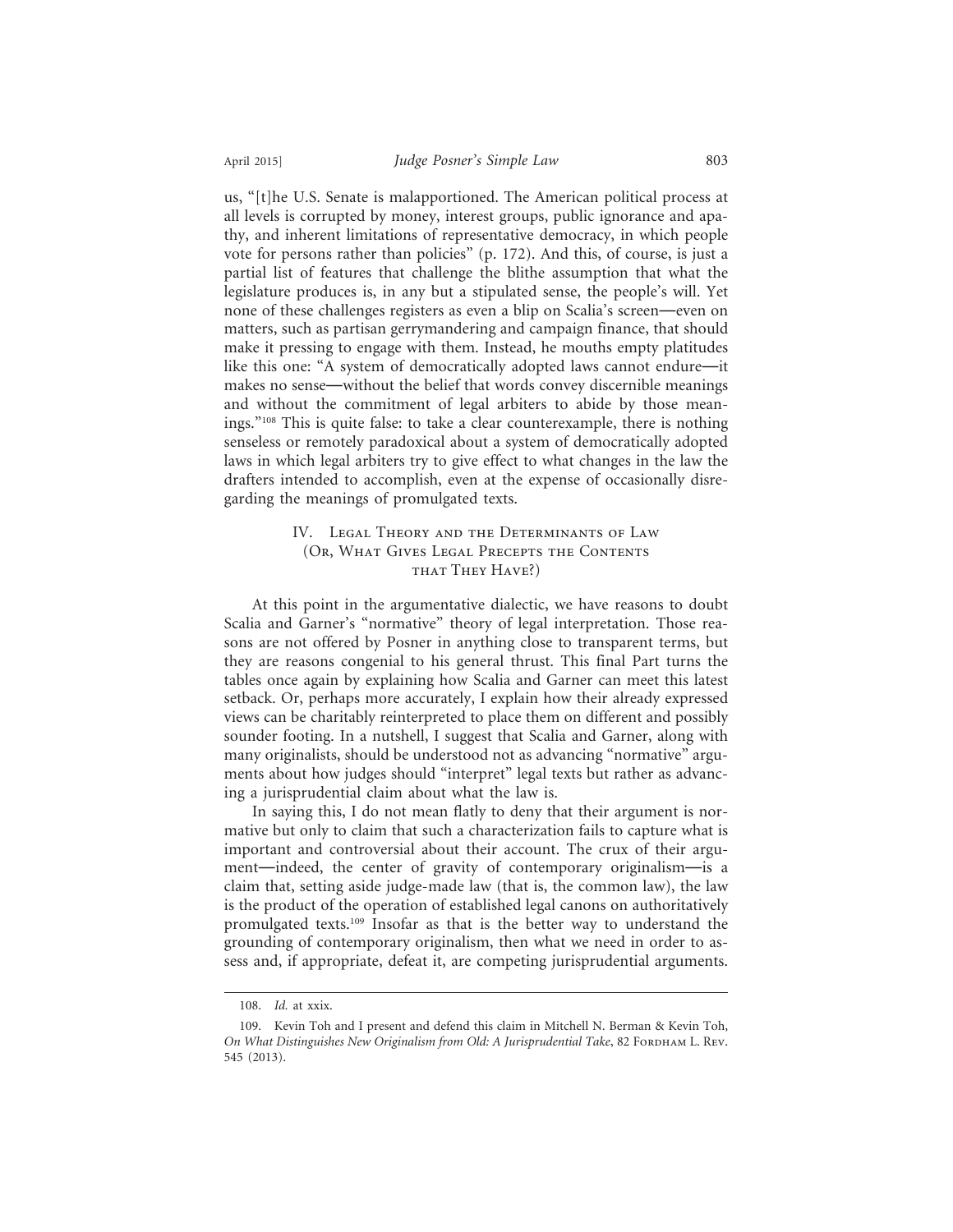## 804 *Michigan Law Review* [Vol. 113:777

There is a strong textual basis for concluding that Scalia and Garner's normative theory about what judges should do is predicated on a theory about what makes out the law. Most notably, they assert that "we are governed not by unexpressed or inadequately expressed 'legislative goals' but by *the law*";<sup>110</sup> that "the true law is" what an enacted text "state[s]";<sup>111</sup> and (agreeing with Laurence Tribe) that "[i]t is the *text's* meaning . . . that binds us as law."112 To be sure, various snippets of Scalia and Garner's language, such as their repeated descriptions of their project as "normative," might be understood to point another way—that is, their project might be understood as not resting on a view of what gives the law the content it has. But neither Scalia nor Garner is a legal theorist, and many things they say that touch on theory are just confused.113 So some charitable reconstruction is called for. In short, it is probably as true of Scalia and Garner as it is of a great many other originalists that they

assume or take for granted—sometimes explicitly, but much more often implicitly in varying degrees—that the law that the Constitution imposes is equivalent to the semantic contents of the inscriptions in the constitutional

113. Consider a few examples. First, Scalia and Garner approve the "traditional view . . . that an enacted text is itself the law." Scalia & Garner, *supra* note 4, at 397; Antonin Scalia, A Matter of Interpretation 22 (1997). But no matter how traditional, this view is mistaken. Text is not law, for they are different sorts of things. A text is an assemblage of signs and symbols; a law is a normative entity—a prohibition, permission, power, and so on. Because nonidentical texts can correspond to the same law and because a statutory text can be amended (say, to make things clearer) without changing the law, text is not law. Second, Scalia asserts that stare decisis is an exception to all theories of constitutional interpretation, Scalia & Garner, *supra* note 4, at 414, but many pluralist nonoriginalists deny this, *see, e.g.*, Philip BOBBITT, CONSTITUTIONAL INTERPRETATION (1991); DAVID STRAUSS, THE LIVING CONSTITUtion (2010), and Scalia offers no argument to support his assertion. Third, Scalia frequently emphasizes that original meaning, not intended applications, is the correct originalist touchstone, *see, e.g.*, Scalia, *supra*, at 144, but he also occasionally insists that intended applications are binding, and not merely evidentiary. *See, e.g.*, Scalia & Garner, *supra* note 4, at 407 ("The open-ended provisions of our Constitution permit or forbid forever those extant phenomena that they were understood to permit or forbid when adopted."). Not only does this latter view contradict the former but it is clearly wrong. Consider a statute that bars from entering the country any person "afflicted with a highly contagious disease." Even if the statute was universally understood when adopted to forbid entry to lepers, the law does not do this if (as is now agreed to be true) leprosy is not "highly contagious." Fourth, Scalia and Garner read Lawrence Solum as a textualist who has "embraced the [interpretation–construction] distinction so as to contrast the legitimacy of constitutional interpretation with the relative illegitimacy of so-called constitutional construction," *e.g.*, *id.* at 14–15, when, far from arguing that construction is illegitimate, Solum insists that it must, of necessity, operate in every single decision. *See generally* Lawrence B. Solum, *The Interpretation-Construction Distinction*, 27 Const. Comment. 95 (2010).

<sup>110.</sup> Scalia & Garner, *supra* note 4, at 383.

<sup>111.</sup> *Id.* at 397.

<sup>112.</sup> *Id.* at 398 (quoting Laurence H. Tribe, *Comment*, *in* Antonin Scalia, A Matter of Interpretation 65, 66 (1997)).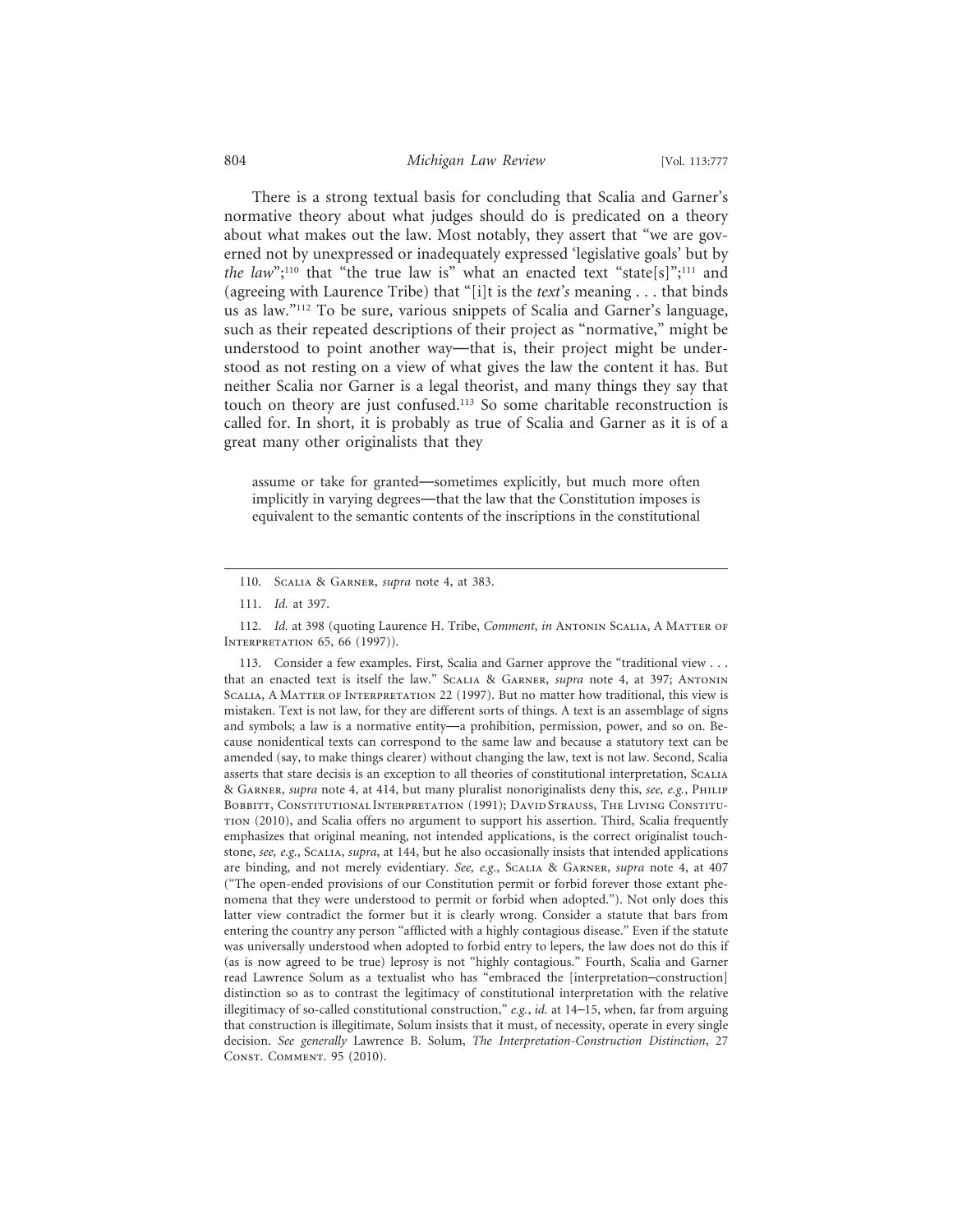text, and, consequently, that discerning the semantic contents of the constitutional text is equivalent to discovering the constitutional law.114

Indulge, for a moment, the fantastical assumption that Scalia were to become persuaded by Posner that the canons produce needless complexity and should therefore be abandoned. What follows? The "semantic" and "contextual" canons are advertised as simply capturing good inferences even in extralegal contexts, so their formal elimination should not really make a difference. In contrast, abandoning policy-driven canons would change some outcomes. In a canonless world, Scalia's recommendation to judges would be essentially this: "Your job, in a statutory or constitutional case, is to figure out and give effect to the law, and nothing else; and the law is whatever the texts mean." That's it.

What criticisms could Posner level against Scalia's theory if reformulated in this way? The most obviously *implausible* objection would be that Scalia's picture of law is unnecessarily *complex*; it is genuinely hard to imagine a theory of greater simplicity. Posner could say that this formulation of Scalia's approach leads to "worse" or less "sensible" results than the approach he favors, but that is hardly the obvious standard for assessing the work product of our courts of law. As Jeremy Waldron noted in a short review of *Reflections on Judging*, "ordinary Americans . . . want a judiciary that will issue objective judgments based on what the legal materials require, not decisions based on the individual judge's own best estimate of how to solve social problems."<sup>115</sup>

The upshot of recasting Scalia and Garner's core thesis from a "normative" or "prescriptive" argument to one about the determinants of legal norms is that Posner has made a fundamental mistake. It is the textual originalist (or the "formalist," if you prefer) who believes that law is simple, and it is the nonoriginalist who must believe it is complex.

Understand that Posner does not believe that there is no law. He is not what he elsewhere calls a "nihilist."<sup>116</sup> He accepts that there is law that courts are called on to apply and that they are to engage in lawmaking only when there is no law on a particular point (or when they are unable to discover what the law is) (pp. 120–23). But his puzzling belief that law, of all things, can be excepted from the complexity that characterizes most of the world's other systems blinds him to the need to explain how statutory and constitutional texts give rise to law if *not* in the simple way that originalists imagine. In lieu of a theory of the determinants of legal content, all Posner has is a mantra: judicial lawmaking legitimately begins in the "open area" (p. 106) where "orthodox [legal] materials  $\ldots$  run out."<sup>117</sup>

<sup>114.</sup> Berman & Toh, *supra* note 109, at 547. Notice that this construal of their project goes significantly greater distance than does the "normative" construal toward blunting the relevance of Posner's ad hominem arguments regarding Scalia's judicial performance.

<sup>115.</sup> Jeremy Waldron, *Unfettered Judge Posner*, N.Y. Rev. Books, Mar. 20, 2014, at 34, *available at* http://www.nybooks.com/articles/archives/2014/mar/20/unfettered-judge-posner/.

<sup>116.</sup> Richard A. Posner, The Problematics of Moral and Legal Theory ix (1999).

<sup>117.</sup> P. 168; *see also, e.g.*, Posner, *supra* note 92, at 9, 15.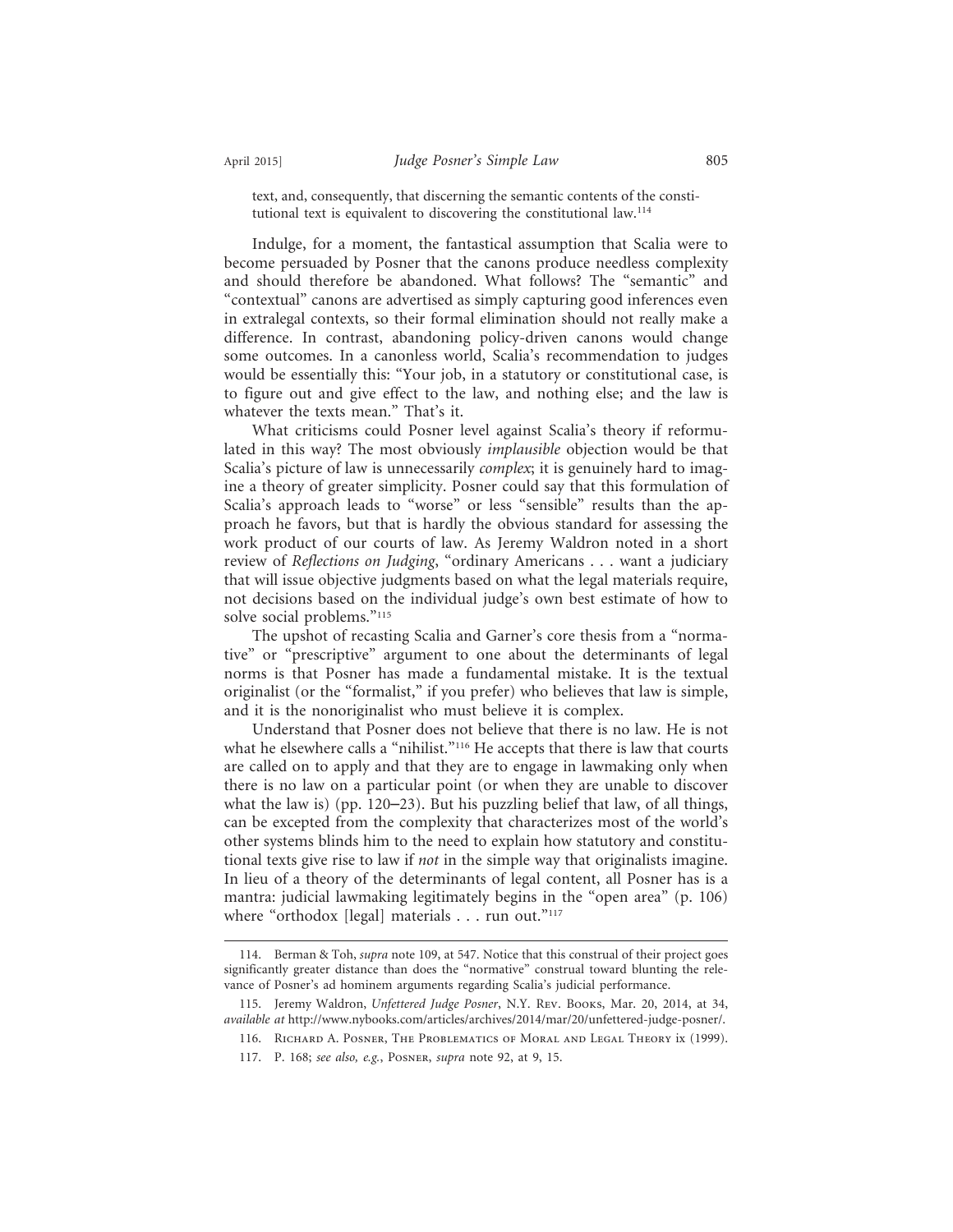## 806 *Michigan Law Review* [Vol. 113:777

This will not do. A comparison might help show why. Posner critiques the "civil recourse theory" of tort law developed and defended by Professors Goldberg and Zipursky<sup>118</sup> on the ground, among others, that it focuses only on the need for a remedy and fails to provide an account of wrongs. "It's not enough to say that we all know a wrong when we see one and so we don't have to get analytical about it," Posner complains. "Often there is no agreement about what is wrongful conduct, conduct that law ought to redress" (p. 364). I think this criticism of Goldberg and Zipursky's project has some merit. My point is that exactly the same criticism applies, in spades, to law. It's not enough to say that law is determined by the interplay of "orthodox legal materials" and that the judge becomes legislator when those materials "run out." What *are* the orthodox materials? Enacted texts and judicial decisions at a minimum, of course. Also the semantic contents of those texts? Legislative intents and purposes? Long-standing practices of the political branches? And how and when do they run out? When they do not all "point in the same direction"? When each of the materials is independently underdeterminate? When the consensus among legal officials does not yield a lexically ordered hierarchy of the materials sufficient to dictate a unique result? Obviously, participants to the theoretical disputes do not agree on what those materials are, how they combine, or when they run out. Figuring these things out is a central task of legal and constitutional theory.

To forestall a possible misconception that Posner seems to harbor,<sup>119</sup> I do not claim that judges need a theory of legal content in order to decide cases. No, a good theory will, I think, leave good judges pretty much where they are now.120 A theory is needed only insofar as our attention turns toward a critical assessment of our practices. Originalists, or many of them, do not understand how law could arise from promulgated texts if not in the simple way that textual originalists maintain. They suspect that the contention that the relationship between law and text is "complex" is just a mask

120. That is largely true of the account that Kevin Toh and I are developing. See, for a preliminary statement and some ground clearing, Mitchell N. Berman & Kevin Toh, *Pluralistic Nonoriginalism and the Combinability Problem*, 91 Tex. L. Rev. 1739 (2013).

<sup>118.</sup> *E.g.*, John C.P. Goldberg & Benjamin C. Zipursky, *Torts as Wrongs*, 88 Tex. L. Rev. 917 (2010).

<sup>119.</sup> *See, e.g.*, pp. 166–71. Posner's view that a constitutional theory must be designed to instruct judges how to decide cases ignores the well-settled distinction between theories of law and of adjudication. But it fits fairly naturally with another erroneous belief of his—namely, that a constitutional theory that supports the position that there are many more "correct" answers of constitutional law than Posner envisions, and that the "open area" is significantly smaller, must also maintain that the correct answers are "demonstrably right" and can deliver "certitude." P. 166. That is a mistake (think, for example, of Dworkin, who famously argued both that all legal questions have right answers and that discovering what all those answers are would require an imagined judge of supernatural ability), *see generally* RONALD DWORKIN, Law's Empire (1986), and one that Larry Kramer has cautioned Posner against. *See* Larry D. Kramer, *Judicial Supremacy and the End of Judicial Restraint*, 100 CALIF. L. REV. 621, 624–25 (2012). Posner should stop trying to discredit the claim that there are correct legal answers to many seemingly hard questions of constitutional law by saddling that claim's proponents with the implausible view (belonging to legal epistemology) that the correctness of those answers can be conclusively established or known with certainty.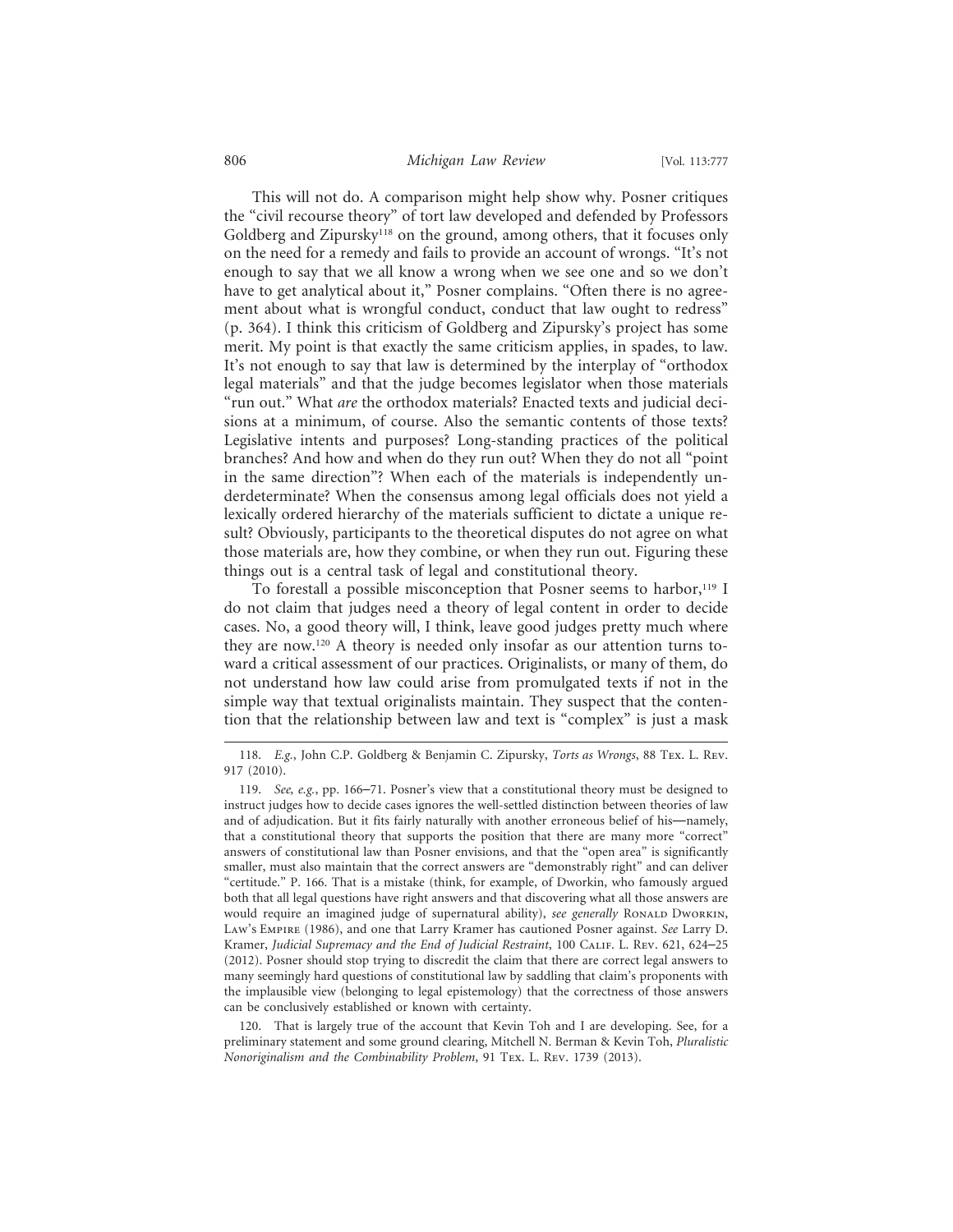for the view that judges should simply make things up. They are entitled to an answer. They are entitled to hear more about how law *could be* any more complex than the simple textual-originalist model makes it, and they are entitled to be given some reasons for thinking that a more complex account describes our law. Now, they might not be entitled to a *complete* account it's *complex*, after all!—but they are due more than Posner has offered.

## **CONCLUSION**

*Reflections on Judging* is an interesting book. Readers of Posner's previous books, however, are unlikely to find much here that will strike them as particularly new or arresting. The book is nonetheless remarkable, at a minimum, for the vehemence of the attack that a sitting appellate judge (the most influential of our time) levels against a sitting Supreme Court justice (possibly the most controversial of our time). And if a large number of Posner's shots miss their target, as many, or more, inflict real damage. But the root problem is not so much that Justice Scalia is unsophisticated about, or indifferent to, the world's complexity. It is that he is unsophisticated about, and indifferent to, jurisprudence. Regrettably, that is one thing that he and Judge Posner have in common.